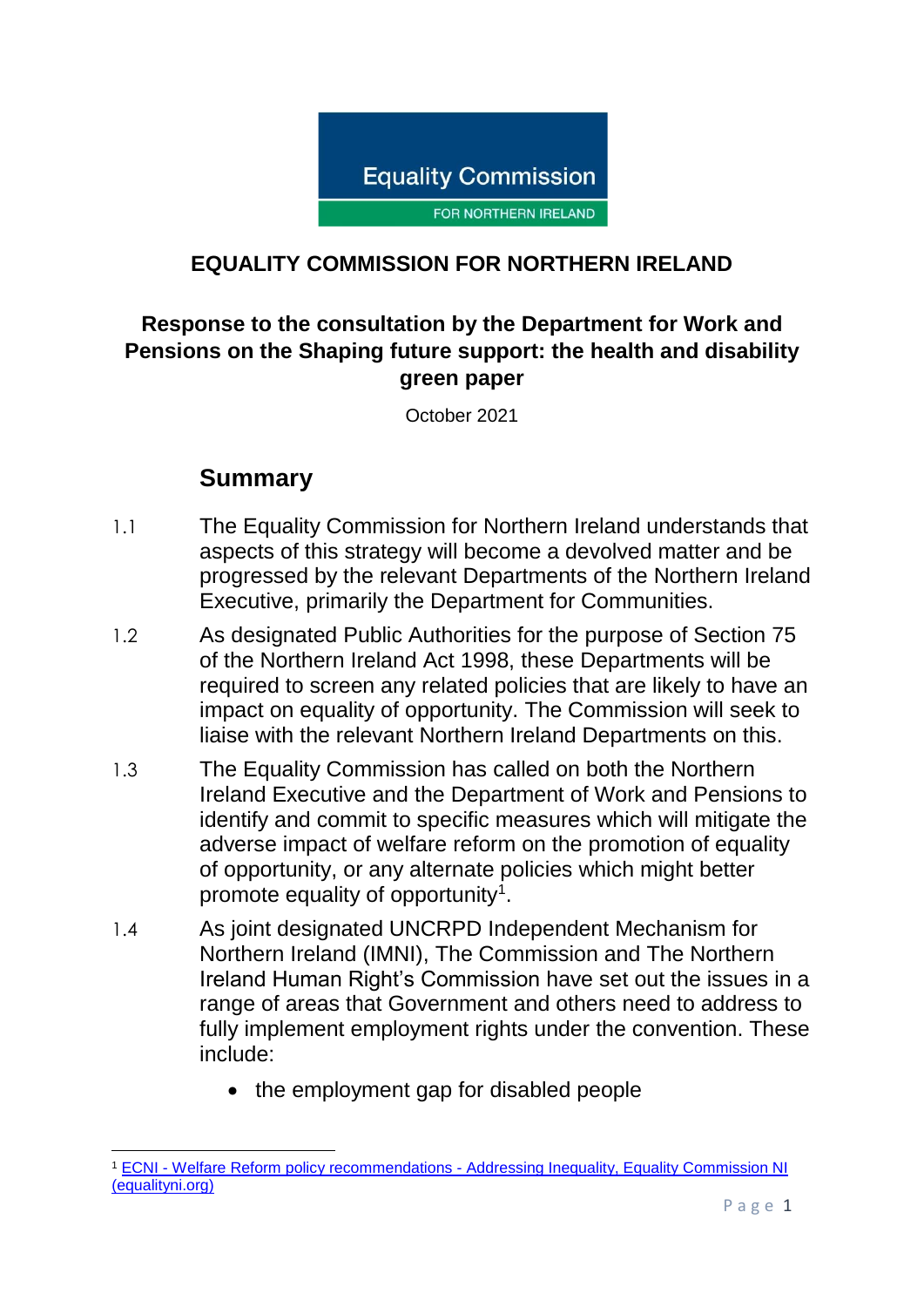- shortcomings with welfare to work measures
- attitudinal barriers
- 1.5 IMNI has called for consideration to be given to what measures, including outcome focused actions, policies, laws and programmes and the collection of appropriate data, will be taken to:

(i) assist persons with complex disabilities into employment in Northern Ireland; and

(ii) improve the overall employment situation of persons with disabilities in Northern Ireland

1.6 IMNI have also published a Report on the Department for Communities Response to Independent Review of PIP Process and Compliance<sup>2</sup>. This included a series of Recommendations to the Department<sup>3</sup> that we highlight in this response, including that the Department for Communities examine the principlesbased approach to social security implemented in Scotland, and further examines the case for adopting a similar approach in Northern Ireland

### **Introduction**

- 1.7 The Equality Commission welcomes the opportunity to respond to the Department of Health's consultation on the Shaping Future Report: Health and Disability Green Paper<sup>4</sup>.
- 1.8 Furthermore, we welcome the stated objective to improve on how the Government can help people living with a disability to live more independently, including support to start, stay and succeed in work and ways to improve the experience people have of the benefits system<sup>5</sup>.
- 1.9 In particular we welcome:
	- The Department's proposal to reduce the number of unnecessary assessments;
	- Ensure greater flexibility in the way that assessments are delivered;

<sup>2</sup> [PIP-in-NI-IMNI-020719.pdf \(equalityni.org\)](https://www.equalityni.org/ECNI/media/ECNI/Consultation%20Responses/2019/PIP-in-NI-IMNI-020719.pdf)

<sup>3</sup> Ibid Page 4

<sup>4</sup> Department of Health (2021): [Shaping Future Support: The-health-and-disability-green-paper](https://www.gov.uk/government/consultations/shaping-future-support-the-health-and-disability-green-paper/shaping-future-support-the-health-and-disability-green-paper)

<sup>5</sup> Ibid: Forward Paragraph 2.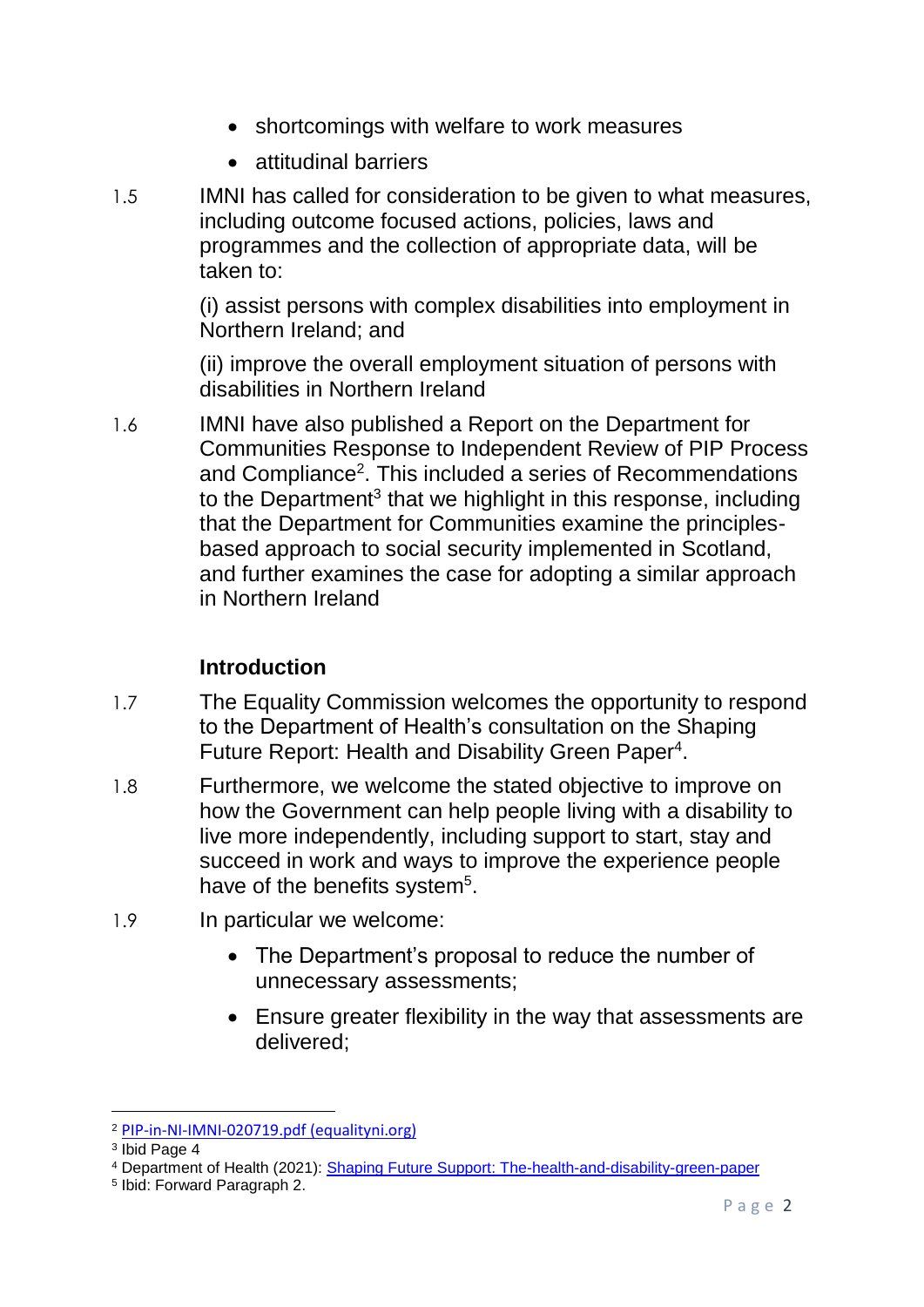- The proposal to change the special rules for terminal illness.
- 1.10 It is our understanding that this Green Paper consults on the following aspects of state support for disabled people and people with health conditions:
	- How well DWP services work for people, and what more can be done to make improvements and build trust.
	- How effectively DWP support people to start, stay and succeed in employment.
	- How successful the changes DWP have made to the benefits system since 2010 have been.
- 1.11 In addition, throughout the Green Paper, DWP have been guided by three priorities. These are:
	- Enabling independent living;
	- Improving employment outcomes; and
	- Improving the experience of people using our services.
- 1.12 This response takes into account the consultation questionnaire provided and is set out based on the 5 following chapters:
	- Providing the Right Support
	- Improving Employment Support
	- Improving our Current Services
	- Re-thinking Future Assessments to Support Better **Outcomes**
	- Exploring Ways to Improve the Design of the Benefits System
- 1.13 In making our response, the Commission provides feedback on equality aspects associated with:
	- the overarching vision;
	- draft strategic implementation plan and equality considerations/obligations; and
	- the application of Section 75 of the Northern Ireland Act 1998 to promote equality of opportunity and good relations within any new planning framework; and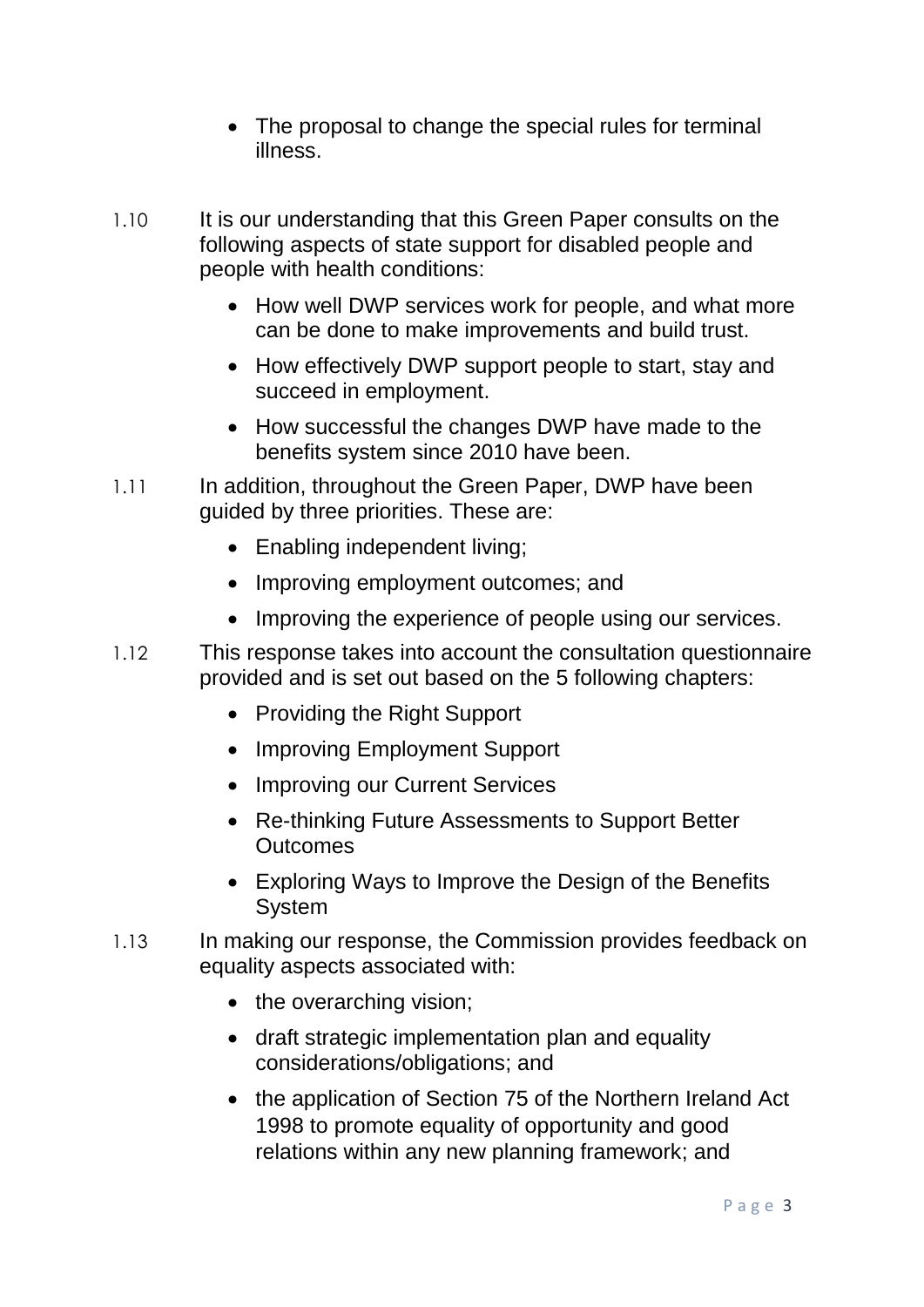- consideration of international human rights obligations such as the UN Convention on the Rights of Persons with Disabilities (UNCRPD).
- 1.14 This response draws on our policy and advice work across a range of equality grounds, including advice on Section 75, and in our role as the 'independent mechanism' in Northern Ireland under the UNCRPD.

#### **Section 75 Obligations**

- 1.15 We note that while the UK Government is committed to improving the lives of disabled people and people with health conditions across the jurisdiction and welcomes views from people wherever they live, including in Northern Ireland, the specific areas covered in this Green Paper relate to Great Britain only.
- 1.16 The UK Government is responsible for policies on employment support and social security in England and Wales and shares that responsibility in Scotland with the Scottish Government. In Northern Ireland, these areas are the responsibility of the Northern Ireland Executive. However, the Department for Communities in Northern Ireland and the Department for Work and Pensions in Great Britain seek to maintain similar social security systems.
- 1.17 The Commission understands that aspects of this strategy will become a devolved matter and be progressed by Departments of the Northern Ireland Executive.
- 1.18 As a designated Public Authority for the purpose of Section 75 of the Northern Ireland Act 1998, these Departments will be required to screen any related policies that are likely to have an impact on equality of opportunity.
- 1.19 It is important that public authorities commit to screening at the start of the policy development process, rather than when the policy has been established. This helps to identify any policies that are likely to have major equality issues, and if so, they must be subject to a full equality impact assessment (EQIA).
- 1.20 The Commission will seek to liaise with the relevant Northern Ireland Departments on this.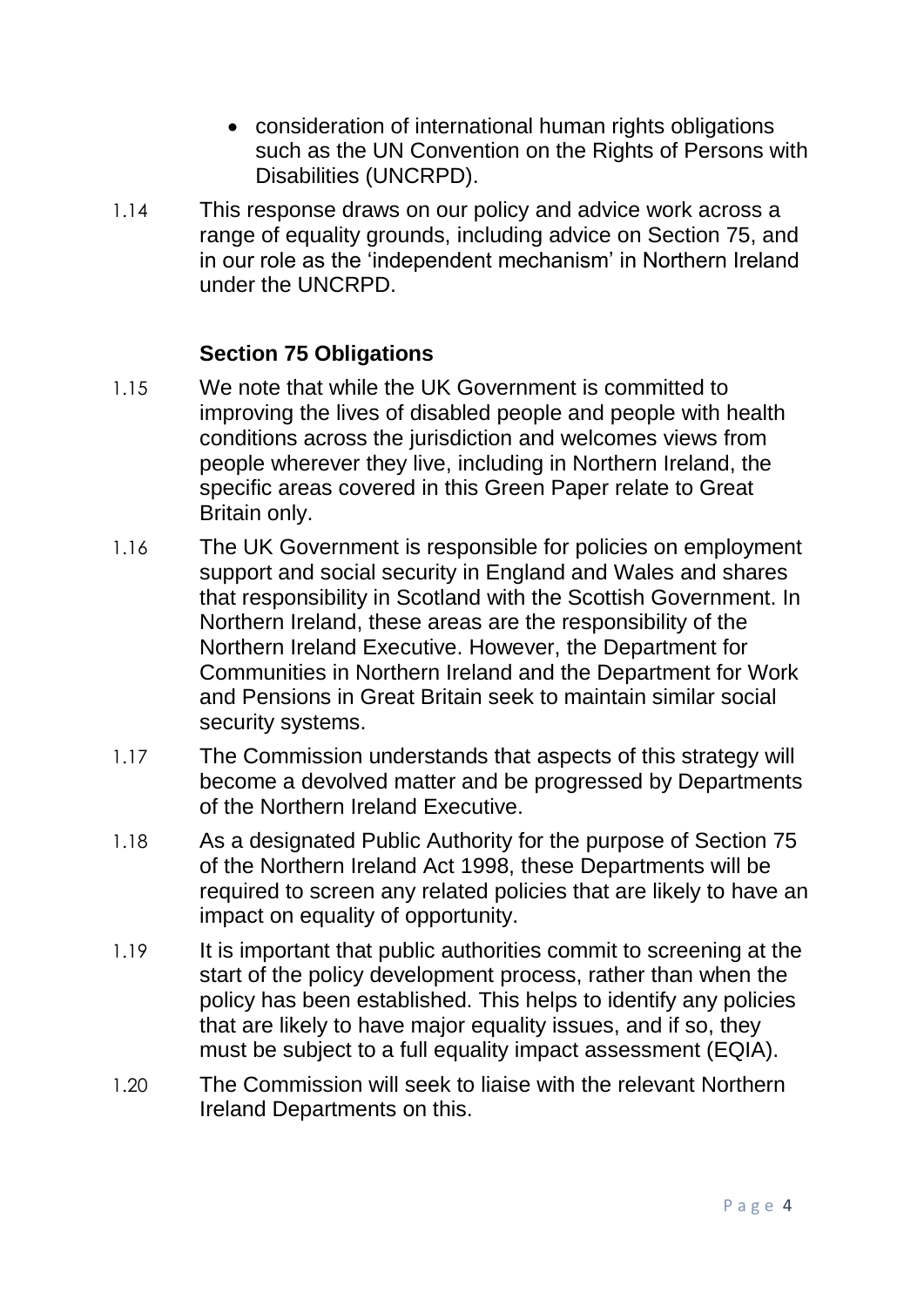#### **UNCRPD Obligations**

1.21 The Equality Commission for Northern Ireland, together with the Northern Ireland Human Rights Commission, has been designated as the Independent Mechanism for Northern Ireland (IMNI), to promote, protect and monitor the implementation of the United Nations Convention on the Rights of Persons with Disabilities in the region. Together with the Equality and Human Rights Commission and the Scottish Human Rights Commission we form the United Kingdom Independent Mechanism.

# *Key UNCRPD rights*

- 1.22 Article 19<sup>6</sup> of the United Nations Convention on the Rights of Persons with Disabilities requires State Parties to recognize that persons with disabilities have the right to live independently and be included in the community.
- 1.23 States Parties to the present Convention recognize the equal right of all persons with disabilities to live in the community, with choices equal to others, and shall take effective and appropriate measures to facilitate full enjoyment by persons with disabilities of this right and their full inclusion and participation in the community, including by ensuring that:
	- a) Persons with disabilities have the opportunity to choose their place of residence and where and with whom they live on an equal basis with others and are not obliged to live in a particular living arrangement;
	- b) Persons with disabilities have access to a range of inhome, residential and other community support services, including personal assistance necessary to support living and inclusion in the community, and to prevent isolation or segregation from the community;
	- c) Community services and facilities for the general population are available on an equal basis to persons with disabilities and are responsive to their needs.

<sup>1</sup> <sup>6</sup> Article 19 – [Living independently and being included in the community | United Nations Enable](https://www.un.org/development/desa/disabilities/convention-on-the-rights-of-persons-with-disabilities/article-19-living-independently-and-being-included-in-the-community.html)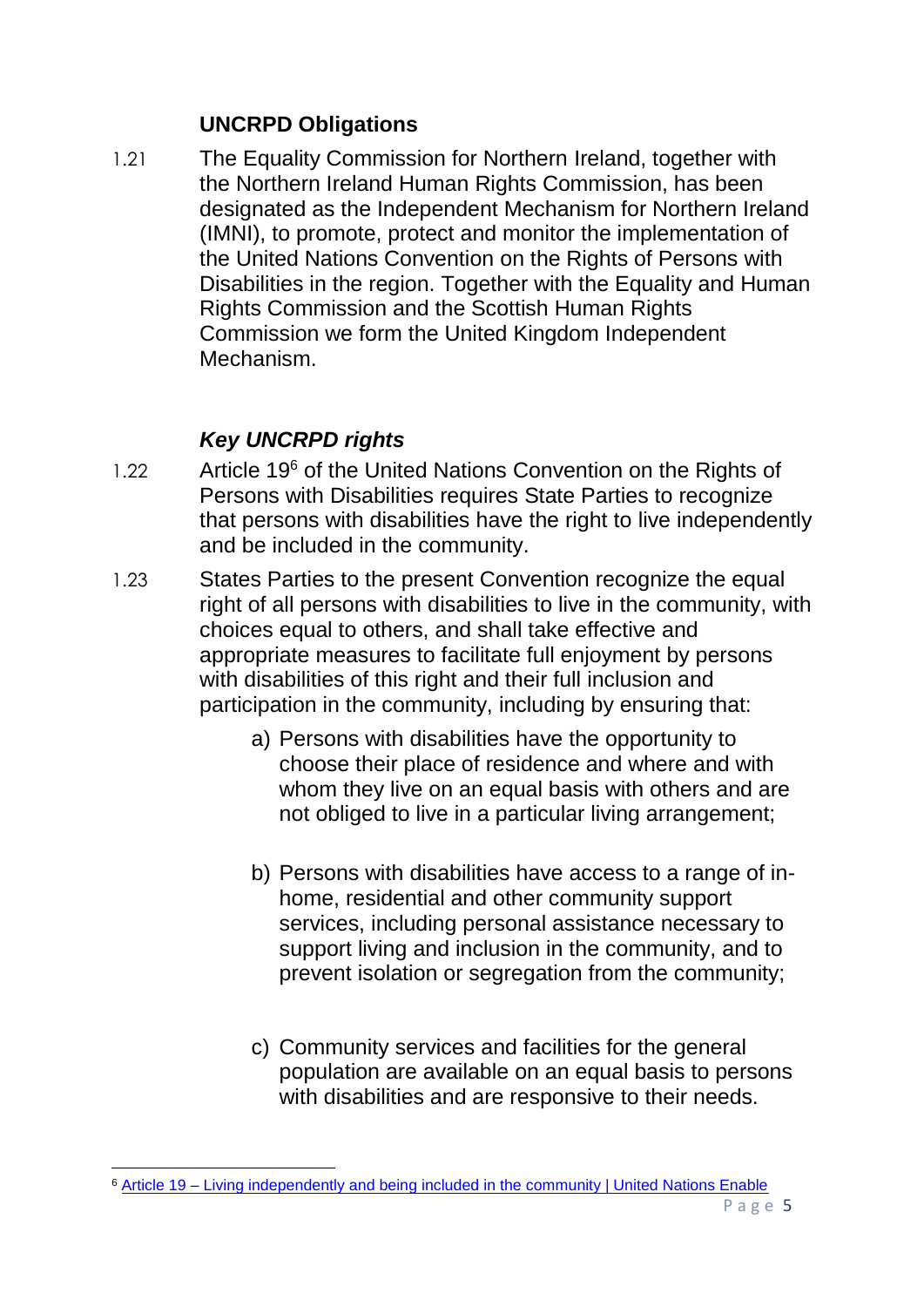- 1.24 Article 25<sup>7</sup> requires State Parties to recognize that persons with disabilities have the right to the enjoyment of the highest attainable standard of health without discrimination on the basis of disability<sup>8</sup>.
- 1.25 Persons with disabilities must be provided with the same range, quality and standard of free and affordable health care and programmes as provided to other persons.
- 1.26 Persons with disabilities must also be provided with those health services needed specifically because of their disabilities, including early identification and intervention as appropriate, including among children and older persons.
- 1.27 Furthermore, Article 25 requires that health professionals provide care of the same quality to persons with disabilities as to others, including on the basis of free and informed consent by, inter alia, raising awareness of the human rights, dignity, autonomy and needs of persons with disabilities, through training and the promulgation of ethical standards for public and private health care.
- 1.28 Article 27 requires State Parties to recognize that persons with disabilities have the right to work, on an equal basis with others; this includes the right to the opportunity to gain a living by work freely chosen or accepted in a labour market and work environment that is open, inclusive and accessible to persons with disabilities.
- 1.29 States Parties shall safeguard and promote the realization of the right to work, including for those who acquire a disability during the course of employment, by taking appropriate steps, including through legislation, to, inter alia:
	- a) Prohibit discrimination on the basis of disability with regard to all matters concerning all forms of employment, including conditions of recruitment, hiring and employment, continuance of employment, career advancement and safe and healthy working conditions;
	- b) Protect the rights of persons with disabilities, on an equal basis with others, to just and favourable conditions of work, including equal opportunities and equal remuneration for

**<sup>.</sup>** <sup>7</sup> [Convention on the Rights of Persons with Disabilities \(CRPD\), Article 25 –](https://www.un.org/development/desa/disabilities/convention-on-the-rights-of-persons-with-disabilities/article-25-health.html) Health

<sup>8</sup> [Article 25 Health](https://www.un.org/development/desa/disabilities/convention-on-the-rights-of-persons-with-disabilities/article-25-health.html) UN Convention on the Rights of Persons with Disabilities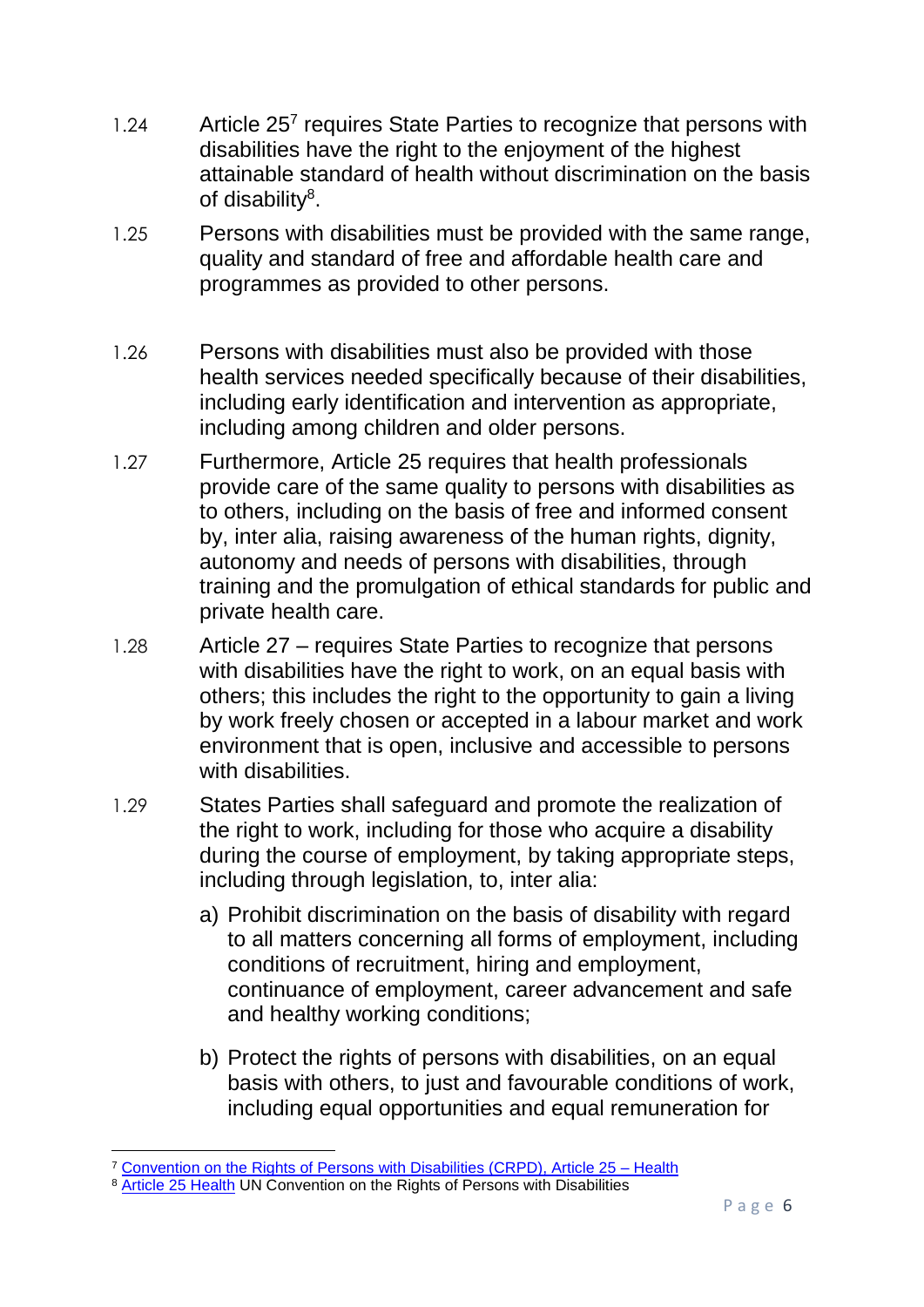work of equal value, safe and healthy working conditions, including protection from harassment, and the redress of grievances;

- c) Ensure that persons with disabilities are able to exercise their labour and trade union rights on an equal basis with others;
- d) Enable persons with disabilities to have effective access to general technical and vocational guidance programmes, placement services and vocational and continuing training;
- e) Promote employment opportunities and career advancement for persons with disabilities in the labour market, as well as assistance in finding, obtaining, maintaining and returning to employment;
- f) Promote opportunities for self-employment, entrepreneurship, the development of cooperatives and starting one's own business;
- g) Employ persons with disabilities in the public sector;
- h) Promote the employment of persons with disabilities in the private sector through appropriate policies and measures, which may include affirmative action programmes, incentives and other measures;
- i) Ensure that reasonable accommodation is provided to persons with disabilities in the workplace;
- j) Promote the acquisition by persons with disabilities of work experience in the open labour market;
- k) Promote vocational and professional rehabilitation, job retention and return-to-work programmes for persons with disabilities.
- 1.30 States Parties shall ensure that persons with disabilities are not held in slavery or in servitude, and are protected, on an equal basis with others, from forced or compulsory labour.
- 1.31 Article 28 requires State Parties to recognize that persons with disabilities have the right to an adequate standard of living for themselves and their families, including adequate food, clothing and housing, and to the continuous improvement of living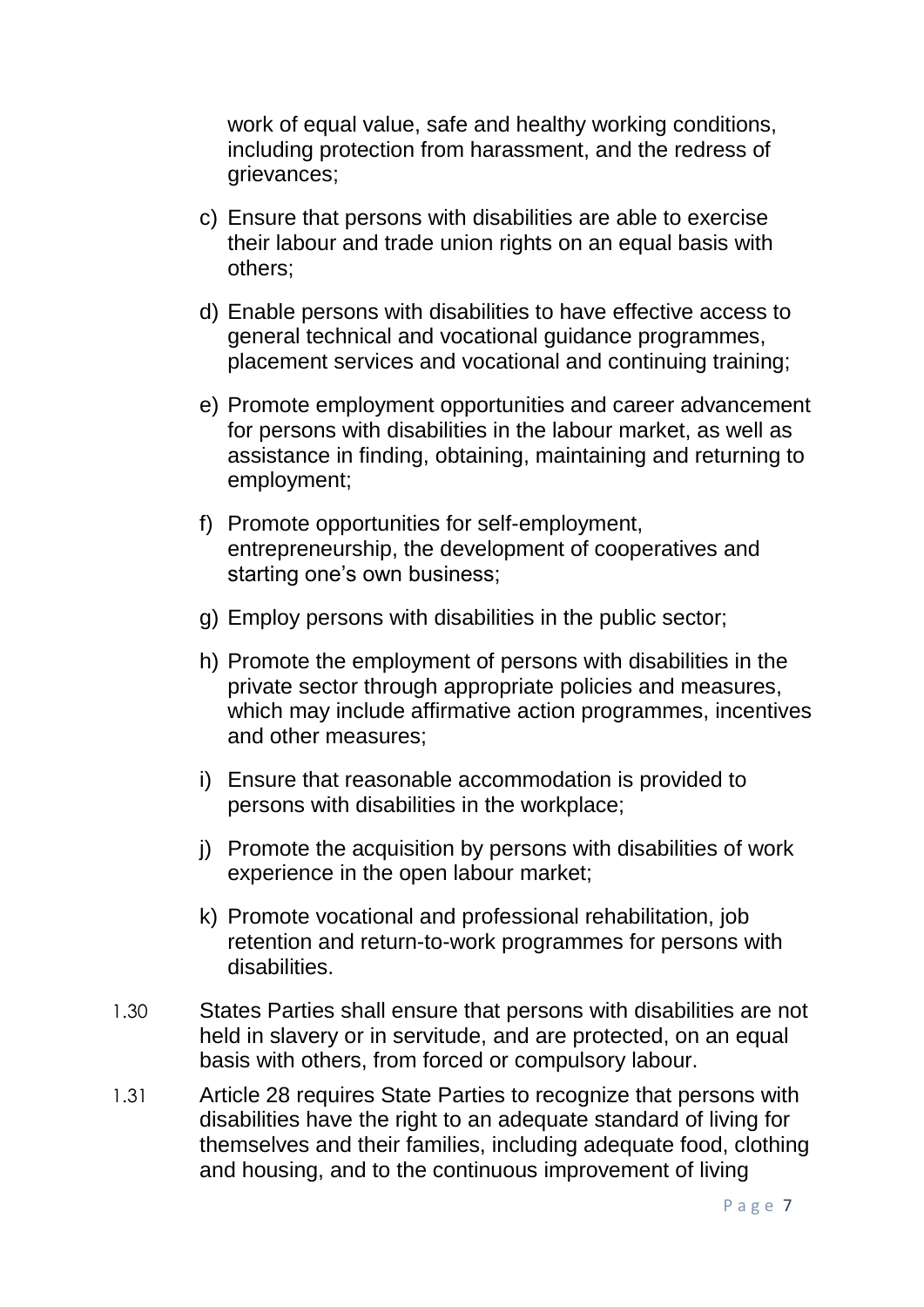conditions, and shall take appropriate steps to safeguard and promote the realization of this right without discrimination on the basis of disability.

- 1.32 States Parties recognize the right of persons with disabilities to social protection and to the enjoyment of that right without discrimination on the basis of disability, and shall take appropriate steps to safeguard and promote the realization of this right, including measures:
	- a) To ensure equal access by persons with disabilities to clean water services, and to ensure access to appropriate and affordable services, devices and other assistance for disability-related needs;
	- b) To ensure access by persons with disabilities, in particular women and girls with disabilities and older persons with disabilities, to social protection programmes and poverty reduction programmes;
	- c) To ensure access by persons with disabilities and their families living in situations of poverty to assistance from the State with disability-related expenses, including adequate training, counselling, financial assistance and respite care;
	- d) To ensure access by persons with disabilities to public housing programmes;
	- e) To ensure equal access by persons with disabilities to retirement benefits and programmes.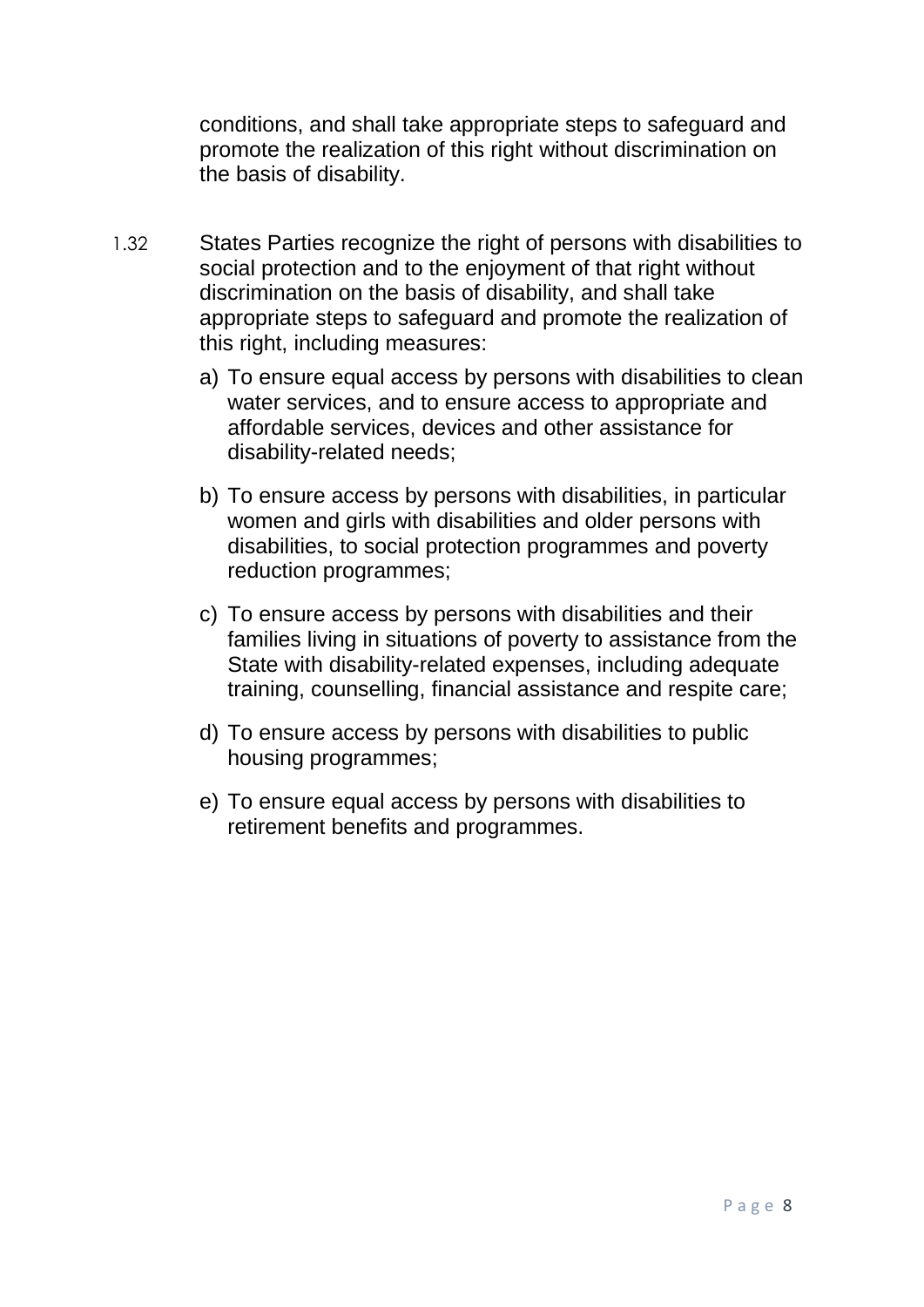### **2 Specific Comments**

#### **Providing the Right Support**

- 2.1 The Equality Commission has set out its recommendations in relation to the next Programme for Government and Budget of the NI Executive, including actions relating to access to social protection, namely to:
	- protect the most vulnerable from the adverse impact of welfare reform, particularly mindful of impact on people with disabilities and women, and the barriers experienced by minority ethnic communities (including asylum seekers and refugees);
	- identify and commit to specific measures which will mitigate the adverse impact of welfare reform on the promotion of equality of opportunity, or any alternate policies which might better promote equality of opportunity<sup>9</sup>.
- 2.2 Social protection and an adequate standard of living are a prerequisite to enable disabled people to live independently and to participate fully in society.
- 2.3 There is evidence from an extensive range of sources that current levels of support are not adequate resulting in a range of adverse impacts on persons with disabilities.
- 2.4 In 1995, IMNI facilitated the visit to Northern Ireland of representatives of the Committee on the Rights of Persons with Disabilities, in respect of its Inquiry concerning the United Kingdom of Great Britain and Northern Ireland under article 6 of the Optional Protocol to the Convention.
- 2.5 The inquiry examined the cumulative impact of the legislation, policies and measures adopted by the State party relating to social security schemes and to work and employment, from 2010 to the date of adoption of the report, directed to persons with disabilities or affecting their enjoyment of their rights to live independently and to be included in the community (article 19 of the Convention on the Rights of Persons with Disabilities), to an adequate standard of living and social protection (art. 28) and to work and employment (art. 27).

**<sup>.</sup>** <sup>9</sup> ECNI - Welfare Reform policy recommendations - [Addressing Inequality, Equality Commission NI](https://www.equalityni.org/WelfareReformPolicy)  [\(equalityni.org\)](https://www.equalityni.org/WelfareReformPolicy)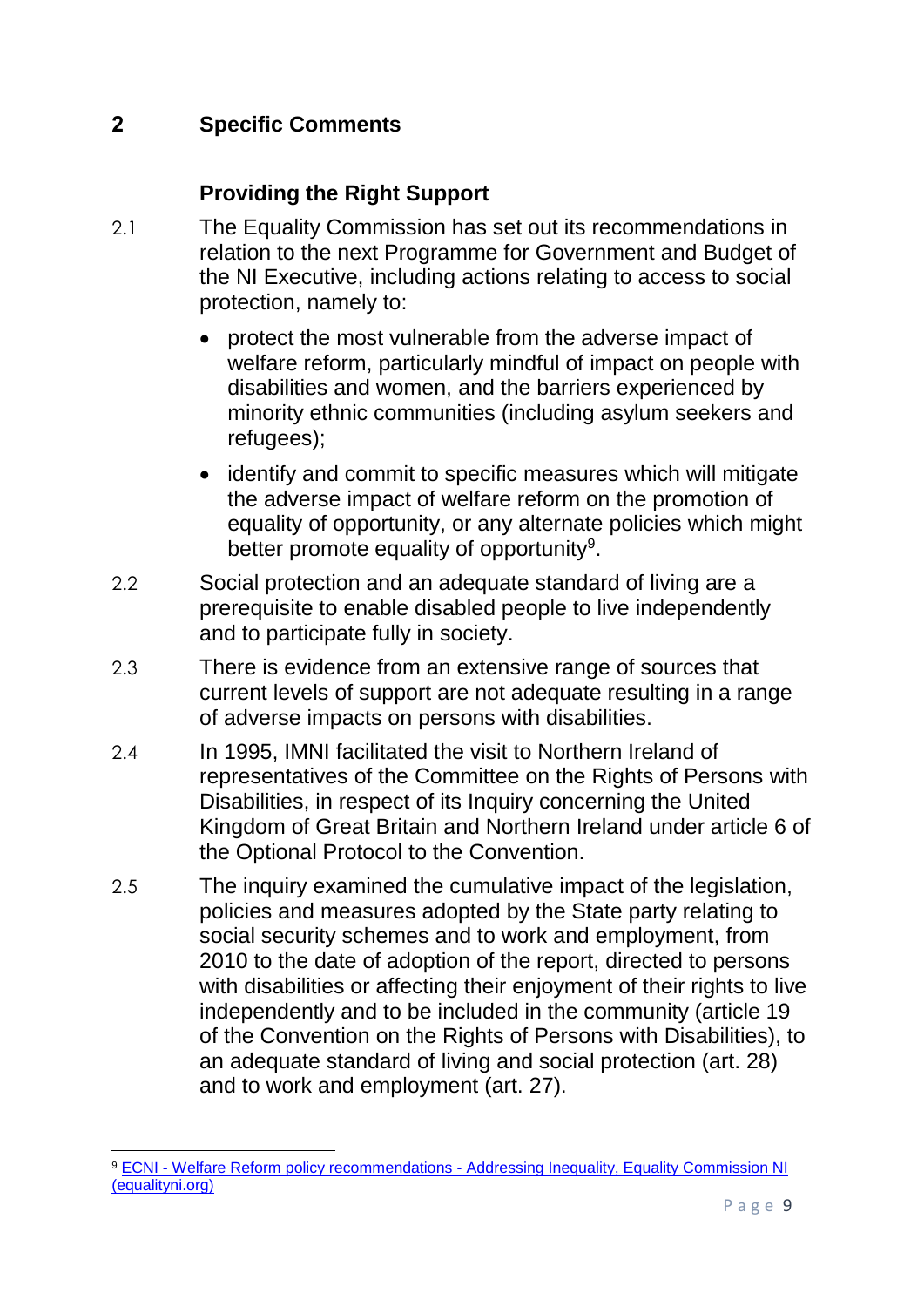2.6 The Committee's Inquiry Report highlighted the findings from a wide range of research including:

> a) financial loss for persons with disabilities and lower incomes for households claiming benefits under the welfare system and for persons with disabilities;

(b) a significantly greater impact in the poorest areas;

(c) more persons with disabilities living in poverty; (d) no account being taken of those people no longer eligible for entitlements and services;

(e) more inequality and growing restrictions on social care services, owing to the decreasing budget allocations earmarked for social care;

(f) a reduction in the services available for home care and for older people;

(g) a risk of social isolation and more reliance on informal and family care;

(h) loss of eligibility for or reduction in entitlement to personal independence payments;

(i) the negative impact of the reduction in housing benefit; (j) the closure of the Independent Living Fund;

(k) the transition from disability living allowance to personal independence payments;

(l) the changes in the employment and support allowance;

(m) the impact on public transport services available for persons with disabilities; and

(n) negative stereotyping of persons with disabilities<sup>10</sup>.

- 2.7 The Committee found that there was reliable evidence that the threshold of grave or systematic violations of the rights of persons with disabilities has been crossed citing, inter alia:
	- Measures resulting in a reduction in the support provided to meet the extra cost of disability and denial of reasonable accommodation in assessment procedures

<sup>&</sup>lt;sup>10</sup> UN Committee on the Rights of Persons with Disabilities (2016): Inquiry concerning the United [Kingdom of Great Britain and Northern Ireland under Article 6 of the Optional Protocol](https://www.equalityni.org/ECNI/media/ECNI/Publications/Delivering%20Equality/UNCRPD-CommReport_on_UK.pdf) to the Convention, paragraph 79, page 13.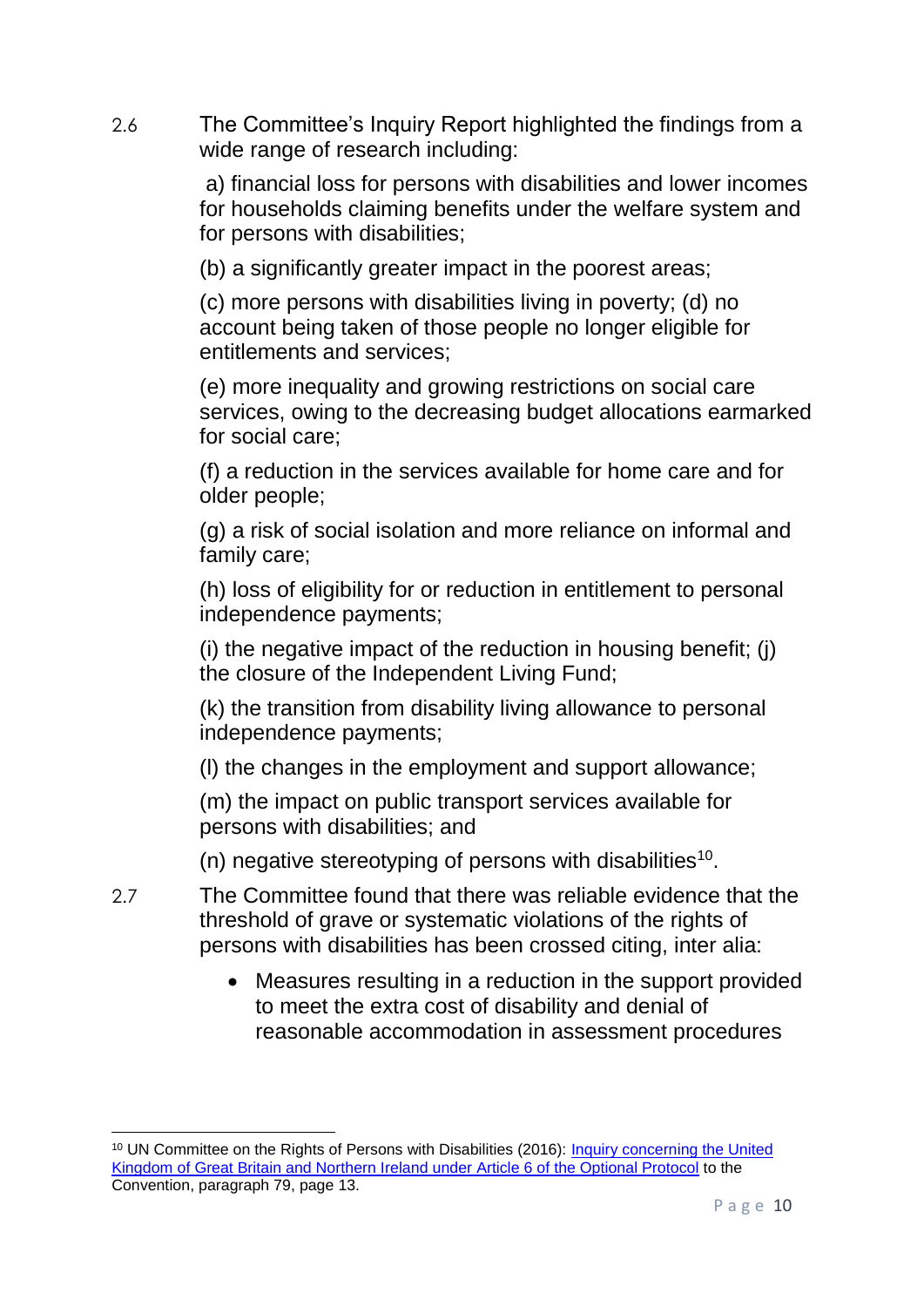and in the realization of the right to employment have had a discriminatory effect on persons with disabilities;<sup>11</sup>

- The core elements of the rights to independent living and being included in the community, an adequate standard of living and social protection and the right to employment have been affected: persons with disabilities affected by policy changes have had their freedom of choice and control over their daily activities restricted, the extra cost of disability has been set aside and income protection has been curtailed as a result of benefit cuts, while the expected policy goal of achieving decent and stable employment is far from being attained.<sup>12</sup>
- 2.8 Subsequent research has continued to suggest the persistence of many of the issues highlighted in the Inquiry report.
- 2.9 For example, research by the Social Market Foundation (2021) has highlighted that:
	- Nearly half of all people in poverty in the UK are either disabled themselves or live with someone who is disabled;
	- More in four in ten people (42%) living in families that rely on disability benefits are in poverty;
	- There are 1.8 million more people in poverty whom live in a family that includes a disabled person that there were fifteen years ago;
	- Close to four million disabled people in the UK were living in poverty in 2018/19 (the most recent available figures) against nearly three million in 2003/04.<sup>13</sup>
- 2.10 A cumulative impact assessment of the impact of tax and social security reforms in Northern Ireland commissioned by the Northern Ireland Human Rights Commission (2019) found that there is a clear relationship between household disability 'score' and the proportion of households losing from the reforms. Overall just 32% of households containing no members with

**<sup>.</sup>** <sup>11</sup> UN Committee on the Rights of Persons with Disabilities (2016): [Inquiry concerning the United](https://www.equalityni.org/ECNI/media/ECNI/Publications/Delivering%20Equality/UNCRPD-CommReport_on_UK.pdf)  [Kingdom of Great Britain and Northern Ireland under Article 6 of the Optional Protocol](https://www.equalityni.org/ECNI/media/ECNI/Publications/Delivering%20Equality/UNCRPD-CommReport_on_UK.pdf) to the Convention, paragraph 113 (e), page 18.

<sup>&</sup>lt;sup>12</sup> UN Committee on the Rights of Persons with Disabilities (2016): Inquiry concerning the United [Kingdom of Great Britain and Northern Ireland under Article 6 of the Optional Protocol](https://www.equalityni.org/ECNI/media/ECNI/Publications/Delivering%20Equality/UNCRPD-CommReport_on_UK.pdf) to the Convention, paragraph 113 (f), pages 18-19.

<sup>13</sup> Oakley, M (2021): Time to think again - [Disability benefits and support after Covid-19](https://www.smf.co.uk/wp-content/uploads/2021/02/Time-to-think-again-Feb-21.pdf) (Social Market Foundation).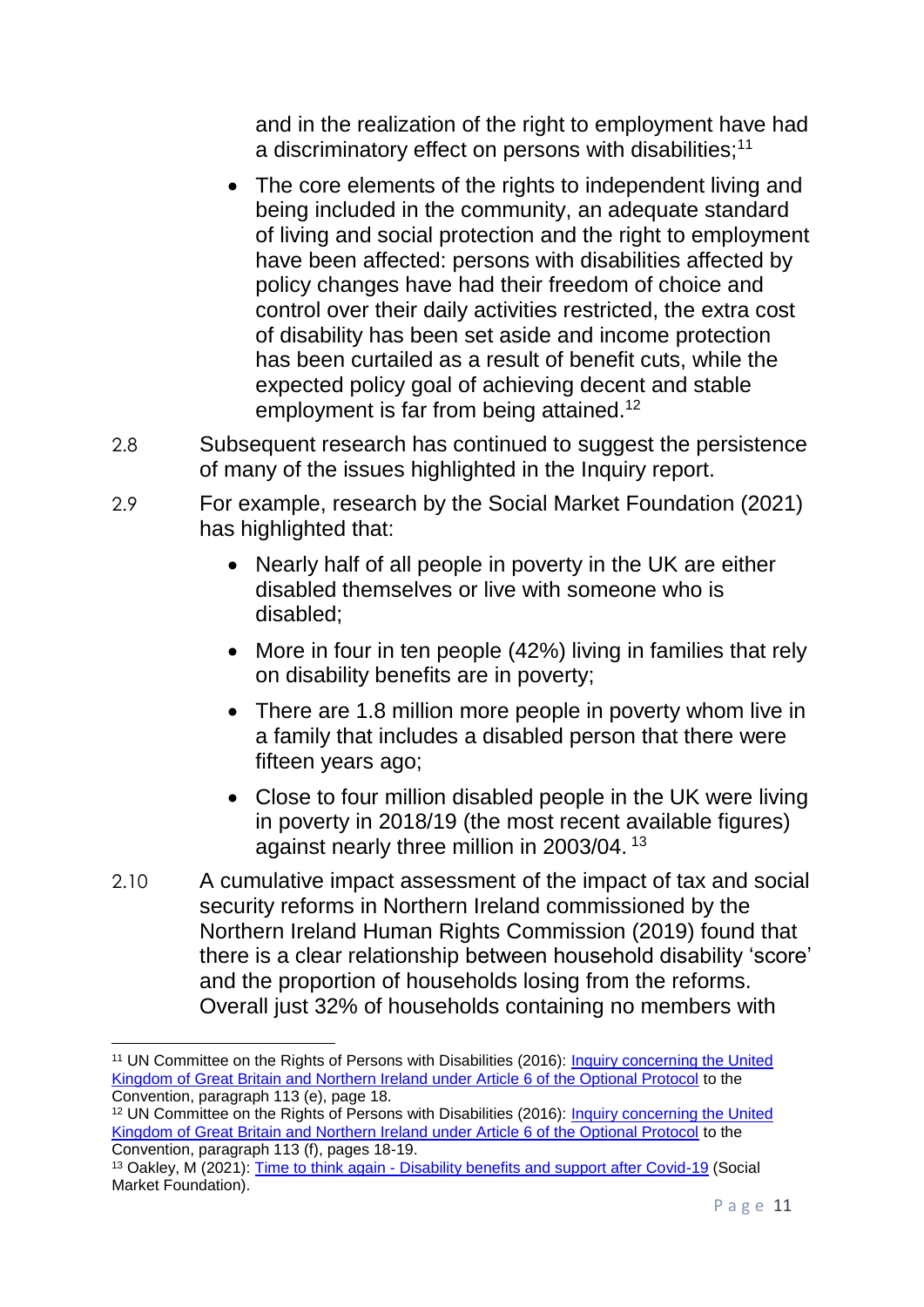functional disabilities lose from the reforms, in comparison to 68% of households with a disability score of four or six or more and 66% of households with a disability score of 5 lose out<sup>14</sup>.

- 2.11 The report recommends an additional payment of £20 per month for disabled people in low income households for claimants of Universal Credit who receive the higher or lower disability addition for any adults or children as part of their claim<sup>15</sup>, and those claiming legacy tax credits and means tested benefits such as ESA and Housing Benefit who qualify for disability premia for those benefits. The rationale for the proposed measure is to offset some of the adverse consequences of the cuts to benefits, tax credits and Universal Credit since 2010 which have affected households with disabled people more than other households.
- 2.12 A key contributor to the ability of benefit claimants to 'get by' on benefits has been the impact of the benefits freeze from 2016- 2020 which led to a decline in the value of the benefit against rising costs of living. Citizen's Advice (2020)<sup>16</sup> noted that found that the number of people who are unable to cover their living costs has increased by 25% since the benefits freeze began in 2016.
- 2.13 The Trussell Trust has highlighted that more than six in ten (62%) working-age people referred to food banks in early 2020 were disabled.<sup>17</sup>
- 2.14 The Trust point out that the majority (78%) of households affected by disability who were referred to food banks in early 2020 were not in receipt of either Personal Independent Payments (PIP) or the Disability Living Allowance (DLA), the benefits that provide extra money to help disabled people get on with everyday life. The Trust draw attention to the impact on disabled people of the demanding criteria set in order to apply for, and successfully receive PIP resulting in many disabled people not meet the criteria and left without additional support to cover the costs associated with their disability.

**<sup>.</sup>** <sup>14</sup> Reed, H. and Portes, J. (2019): Cumulative impact of tax and social security reforms in Northern [Ireland,](https://nihrc.org/uploads/publications/Final_CIA_report_Oct_2019.pdf#:~:text=The%20Northern%20Ireland%20Human%20Rights%20Commission%20%28NIHRC%29%20commissioned,some%20of%20the%20negative%20impacts%20of%20the%20reforms.) para 7.2, page 101

 $\frac{15}{15}$  Claimants who receive disability additions for more than one person in the household should receive £20 per month for each disabled person.

<sup>16</sup> Citizens Advice (2020): [Making Ends Meet: the impact of the benefits freeze on Citizens Advice's](https://www.citizensadvice.org.uk/Global/CitizensAdvice/welfare%20publications/Making%20Ends%20Meet%20-%20The%20impact%20of%20the%20benefits%20freeze%20on%20people%20in%20debt%20%20(1).pdf)  [debt clients,](https://www.citizensadvice.org.uk/Global/CitizensAdvice/welfare%20publications/Making%20Ends%20Meet%20-%20The%20impact%20of%20the%20benefits%20freeze%20on%20people%20in%20debt%20%20(1).pdf) page 3.

<sup>&</sup>lt;sup>17</sup> The Trussell Trust (28 June 2021): The State of Hunger: It's not right that disabled people are being [forced to turn to food banks](https://www.trusselltrust.org/2021/06/28/the-state-of-hunger-its-not-right-that-disabled-people-are-being-forced-to-turn-to-food-banks/)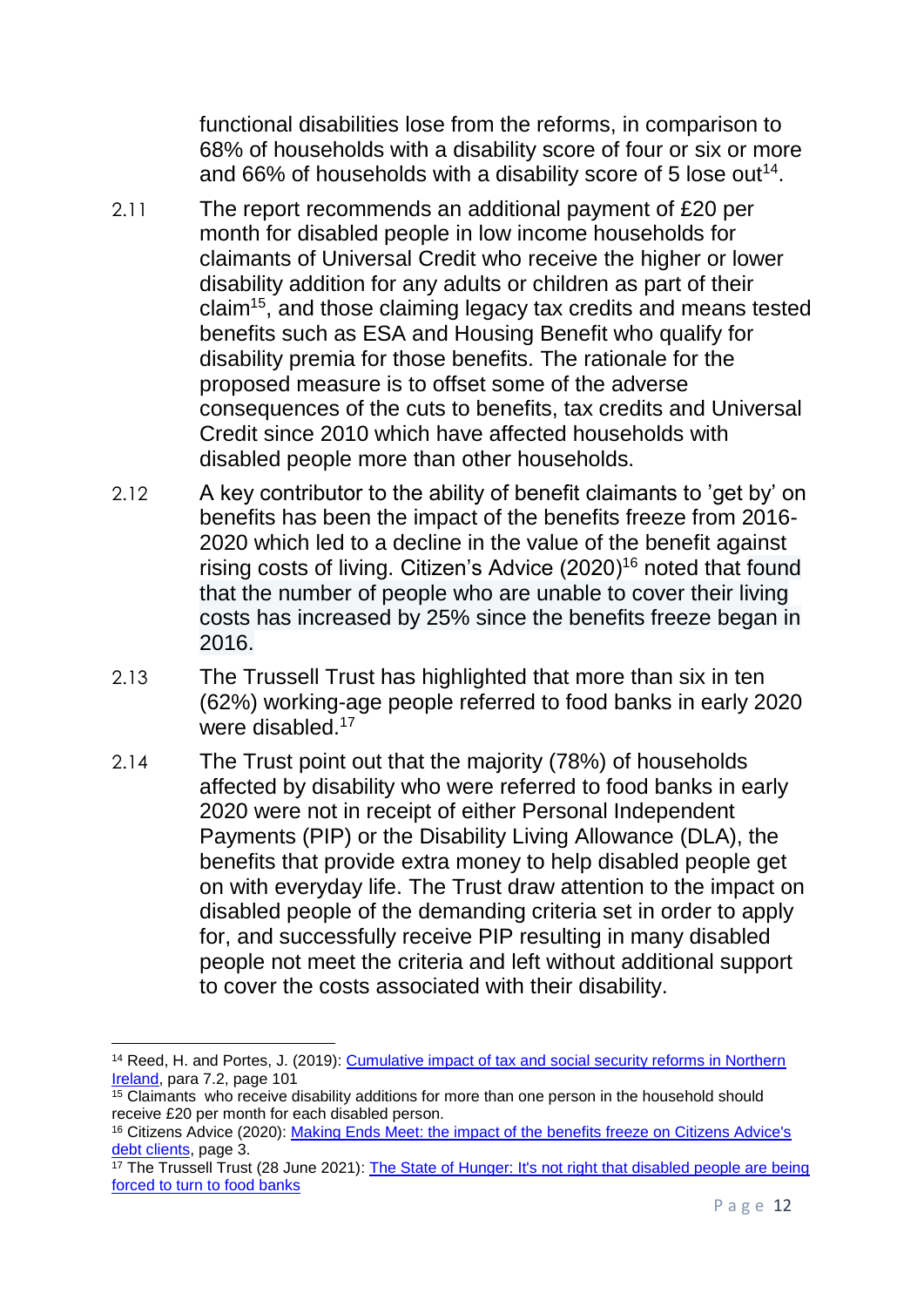- 2.15 The Trussell Trust have also highlighted how households affected by disability were on average in greater levels of debt than other households referred to food banks.
- 2.16 Furthermore, 23% of households with a disability were losing more than a quarter of their income on repaying debt or loans, compared to 14% among households not affected by disability whilst 41% of disabled people were in debt to the DWP. Households affected by disability are more likely than other households arriving at food banks to be in debt, to have accrued multiple debts, and for a higher proportion of their income to be swallowed up repaying these debts.<sup>18</sup>
- 2.17 A Joseph Rowntree Foundation report (2020) on Universal Credit in Northern Ireland found that the recipients of the benefit spoken to for the study experienced the benefit in negative ways:
	- There were particular problems linked to the five-week wait for the first payment to come through and the provision of advance payments, which are repayable loans;
	- Recipients found it hard to recover from the financial hardship that the five-week wait caused, and described ongoing difficulties linked to reduced UC payments as the advance payments (and often other historical debts) were repaid.
	- A 'domino effect' was often experienced: debt led to more debt and aggravated mental health problems as people struggled to meet essential needs<sup>19</sup>.
- 2.18 The Disability Benefits Consortium has drawn attention to the financial situation faced by disabled people on legacy benefits facing rising costs for essential items and new costs as a result of changes brought on by the pandemic and the withdrawal of services and support:
	- 82% of disabled claimants have had to spend more money than they normally would during the pandemic.

<sup>1</sup> <sup>18</sup> The Trussell Trust (22 June 2021): The State of Hunger - The debt crisis facing households at food [banks](https://www.trusselltrust.org/2021/06/22/the-state-of-hunger-the-debt-crisis-facing-households-at-food-banks/)

 $\frac{19}{19}$  Patrick, R. and Simpson, M. (2020): Universal Credit could be a lifeline in Northern Ireland but it [must be designed with](https://www.jrf.org.uk/report/universal-credit-could-be-lifeline-northern-ireland-it-must-be-designed-people-who-use-it) people who use it (Joseph Rowntree Foundation).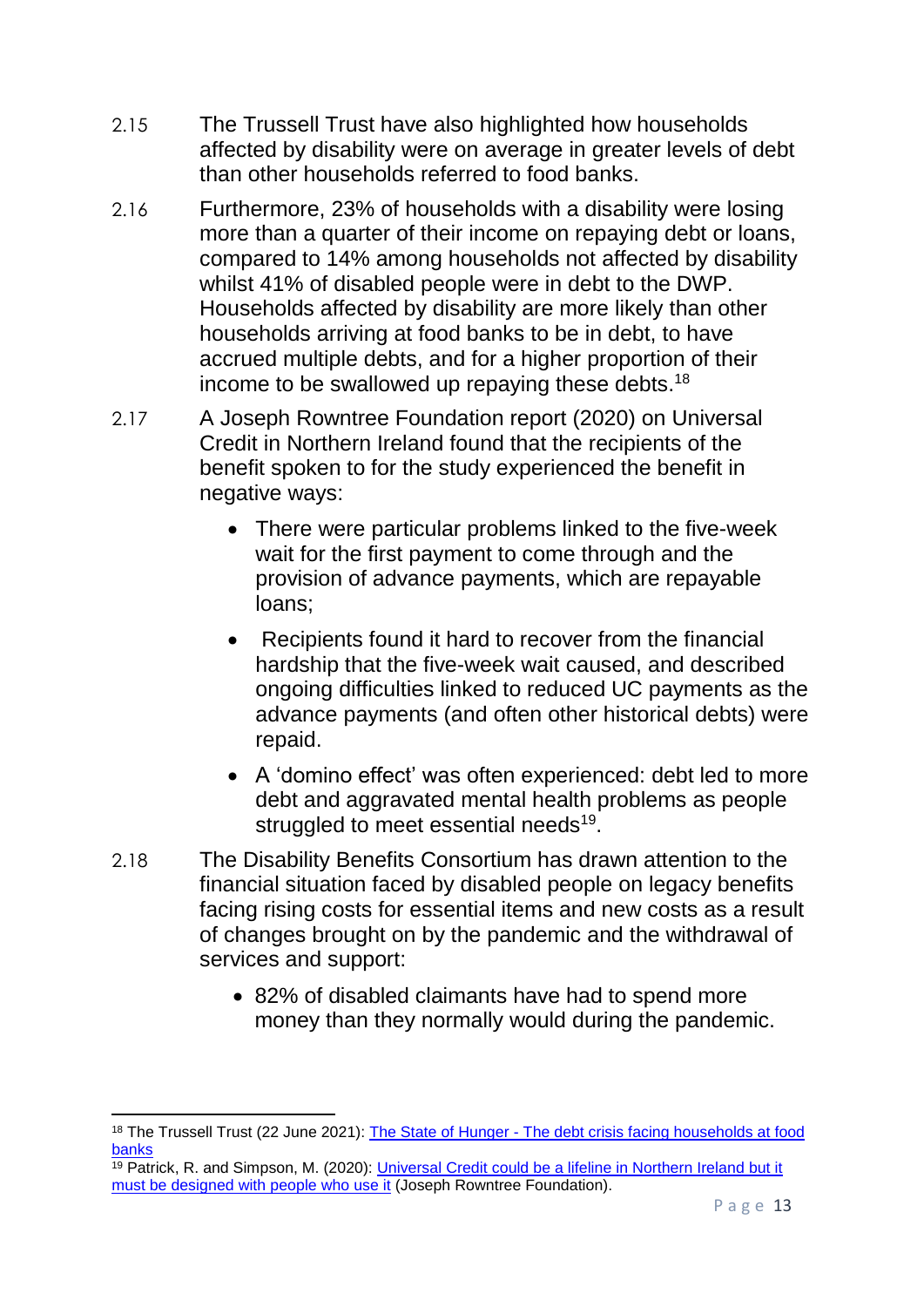- This is most commonly due to greater food shopping and utility bills, as over half (54% and 53%) of disabled claimants said these costs had increased significantly
- As a result of these increased costs, two thirds (67%) of disabled claimants have had to go without essential items at some point during the pandemic
- Almost half (44%) of disabled claimants are reporting being unable to meet financial commitments such as rent and household bills.<sup>20</sup>
- 2.19 A survey conducted on behalf of the Cabinet Office's Disability Unit (June 2021) found that:
	- 4% of disabled people, 4% of carers, and 6% of general public respondents 'agree' or 'strongly agree' that disabled people have sufficient financial support to meet their needs;
	- 5% of disabled people, 6% of carers, and 9% of general public respondents 'agree' or 'strongly agree' that in general, the government provides a good level of support to disabled people.<sup>21</sup>
- 2.20 In light of the adverse impacts, highlighted above, the Commission reiterates its **recommendation** that the NI Executive protect the most vulnerable from the adverse impact of welfare reform; and commit to specific measures which will mitigate the adverse impact of welfare reform on the promotion of equality of opportunity, or any alternate policies which might better promote equality of opportunity.
- 2.21 With regard to the Department's proposals for exploring options for improved advocacy, one option which might usefully be explored is the piloting of a partnership approach between Disabled Persons' Organisations (DPOs) and Advice agencies. This approach could combine the knowledge of 'experts by experience' with that of benefits advice specialists in a way that is consonant with the underpinning principle of the UNCRPD, 'Nothing About Us, Without Us', to:

1

<sup>20</sup> The Disability Benefits Consortium (2021): Pandemic Poverty - [stark choices facing disabled people](file://///equality.local/root/Data1/PUBLIC%20POLICY/ConsultationResponses/B_ConsultationsAndResponses/DfC/2021-Health&DisabilityGreenPaper/2-ECNI-WorkingDocs/MS%20Society%20External%20template%20(wordpress.com))  [on legacy benefits](file://///equality.local/root/Data1/PUBLIC%20POLICY/ConsultationResponses/B_ConsultationsAndResponses/DfC/2021-Health&DisabilityGreenPaper/2-ECNI-WorkingDocs/MS%20Society%20External%20template%20(wordpress.com))

 $21$  Cabinet Office Disability Unit (June 2021): [UK Disability Survey Research Report,](https://www.gov.uk/government/publications/uk-disability-survey-research-report-june-2021/uk-disability-survey-research-report-june-2021) Q110 (d) and Q 110 (e).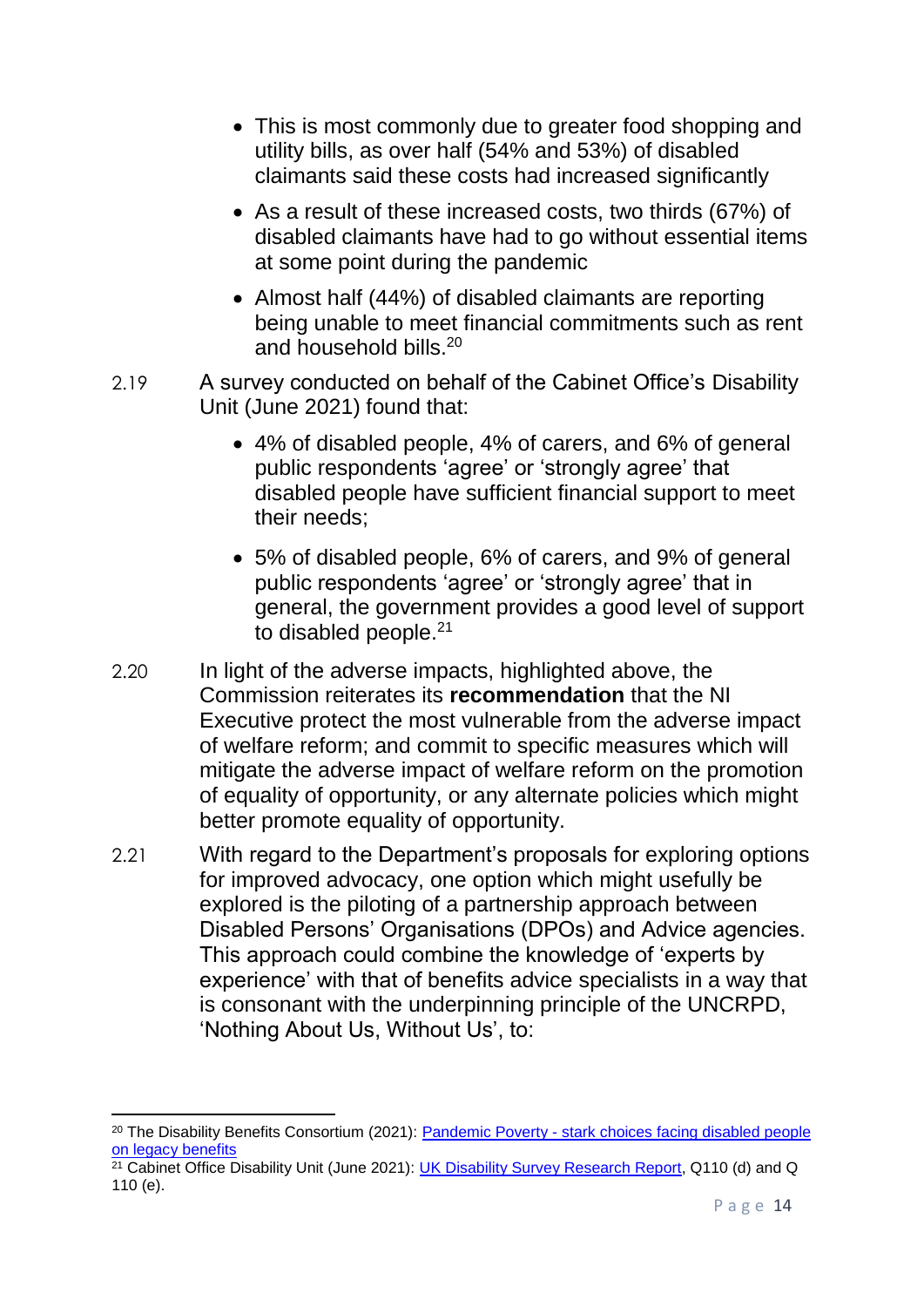- better secure the trust of disabled people seeking to navigate the benefits system;
- create employment for disabled advisors; and
- achieve better outcomes for disabled claimants.

#### **Improving Employment Support**

- 2.22 The Commission has highlighted the need to address inequalities in employment experienced by people with disabilities<sup>22</sup>.
- 2.23 The disability employment gap in Northern Ireland remains higher than the rest of the  $UK^{23}$  and there is also a higher rate of economic inactivity<sup>24</sup> in NI.
- 2.24 In addition, while there are more people in work than previously, data indicates that there is a higher proportion of people on in-work poverty. 25
- 2.25 The Commission was disappointed to note that the Disability Employment Strategy did not appear as a priority in the NI Executive's Covid recovery plan.<sup>26</sup>
- 2.26 The removal of barriers to work, including those experienced by people with disabilities, will contribute to realising Northern Ireland's full economic potential with improved employment opportunities for all.
- 2.27 We recommend action to reduce discrimination in employment, including due to disability. There is clear evidence of the economic exclusion of people with disabilities.<sup>27</sup> People with disabilities face barriers to employment and require support in terms of accessing and remaining in the workplace.
- 2.28 The Equality Commission for Northern Ireland and the Northern Ireland Human Rights Commission (NIHRC) are jointly responsible, as the Independent Mechanism for Northern

<sup>&</sup>lt;sup>22</sup> Equality Commission for Northern Ireland: **Employment Equality** 

<sup>&</sup>lt;sup>23</sup> Equality Commission for Northern Ireland (2018): [Statement of Key Inequalities in Employment,](https://www.equalityni.org/ECNI/media/ECNI/Publications/Delivering%20Equality/Employment-KeyInequalitiesStatement.pdf) paragraph 4.12, page 27.

 $24$  Equality Commission for Northern Ireland (2018): [Statement of Key Inequalities in Employment,](https://www.equalityni.org/ECNI/media/ECNI/Publications/Delivering%20Equality/Employment-KeyInequalitiesStatement.pdf) paragraph 4.22, page 29.

 $25$  Hick, R, and Lanau, A, (2017): [In-Work Poverty in the UK,](https://www.nuffieldfoundation.org/sites/default/files/files/Hick%20and%20Lanau%20_%20In-Work%20Poverty%20in%20the%20UK.pdf) page 3.

<sup>&</sup>lt;sup>26</sup> Northern Ireland Executive (June 2021): [Building Forward: Consolidated Covid Recovery Plan](https://www.executiveoffice-ni.gov.uk/sites/default/files/publications/execoffice/consolidated-covid-19-recovery-plan.pdf)

<sup>&</sup>lt;sup>27</sup> Equality Commission for Northern Ireland (2018): [Statement of Key Inequalities in Employment,](https://www.equalityni.org/ECNI/media/ECNI/Publications/Delivering%20Equality/Employment-KeyInequalitiesStatement.pdf) page 24.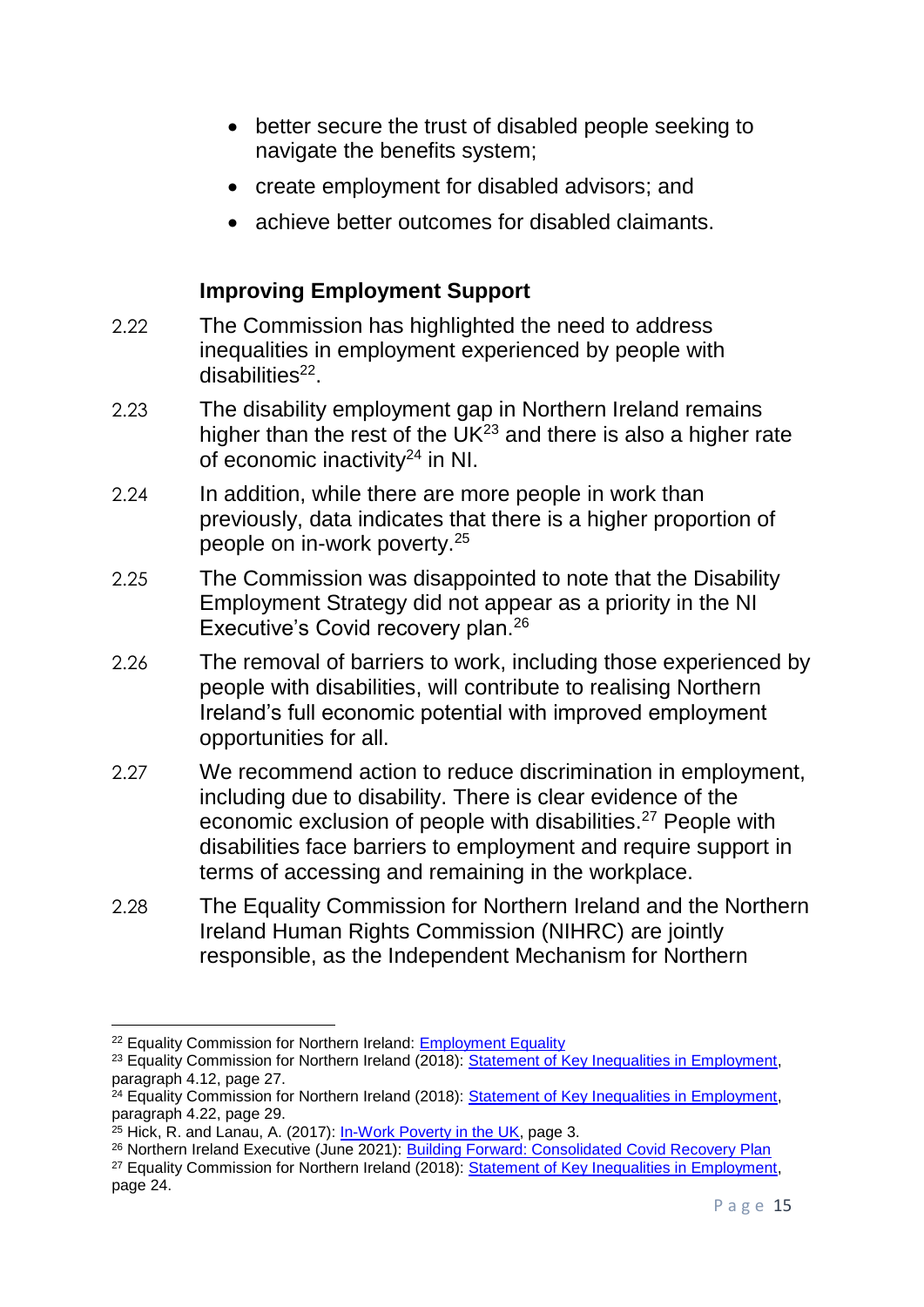Ireland (IMNI), for promoting, protecting and monitoring implementation of the Convention in Northern Ireland<sup>28</sup>.

- 2.29 The Commission and NIHRC have set out the issues in a range of areas that Government and others need to address to implement fully the convention. In relation to employment IMNI have identified the following issues:
	- employment gap for disabled people;
	- shortcomings with welfare to work measures;
	- attitudinal barriers.<sup>29</sup>
- 2.30 Person with disabilities make up 26% of the total figure of those classed as economically inactive in Northern Ireland. The employment rate for people without disabilities 38% is over half that of persons without disabilities (80%), mirroring a similar ratio in relation to those without educational qualifications<sup>30</sup>.
- 2.31 According to a 2013 survey, most people claiming the main unemployment benefit, Job Seekers Allowance, had worked since 2010. This figure contrasts significantly with the experience of persons with disabilities which show just 12% of respondents with a disability had worked since 2010.
- 2.32 IMNI has called for consideration to be given to what measures, including outcome focused actions, policies, laws and programmes and the collection of appropriate data, will be taken to:

(i) assist persons with complex disabilities into employment in Northern Ireland; and

(ii) improve the overall employment situation of persons with disabilities in Northern Ireland.<sup>31</sup>

2.33 While the Department for Employment and Learning provides a number of programmes to support persons with disabilities in Northern Ireland into employment such as Access to Work NI, evidence provided to IMNI from the disability sector indicates

<sup>28</sup> ECNI - [Employment policy and equality in Northern Ireland \(equalityni.org\)](https://www.equalityni.org/Delivering-Equality/Addressing-inequality/Employment/Policy)

<sup>&</sup>lt;sup>29</sup> Independent Mechanism for Northern Ireland (2017): UNCRPD - Jurisdictional Parallel Report on [implementation in Northern Ireland,](https://www.equalityni.org/ECNI/media/ECNI/Publications/Delivering%20Equality/IMNI_CRPD_ParallelJurisdictionalReport_WorkingPaper(Aug17).pdf) pages 69-70.

<sup>&</sup>lt;sup>30</sup> Disability and employment, UK - [Office for National Statistics \(ons.gov.uk\)](https://www.ons.gov.uk/peoplepopulationandcommunity/healthandsocialcare/disability/bulletins/disabilityandemploymentuk/2019#:~:text=However%2C%20Northern%20Ireland%20had%20the,disparity%20(42.3%20percentage%20points).)

<sup>31</sup> Independent Mechanism for Northern Ireland (2017): UNCRPD - [Jurisdictional Parallel Report on](https://www.equalityni.org/ECNI/media/ECNI/Publications/Delivering%20Equality/IMNI_CRPD_ParallelJurisdictionalReport_WorkingPaper(Aug17).pdf)  [implementation in Northern Ireland,](https://www.equalityni.org/ECNI/media/ECNI/Publications/Delivering%20Equality/IMNI_CRPD_ParallelJurisdictionalReport_WorkingPaper(Aug17).pdf) pages 69-70.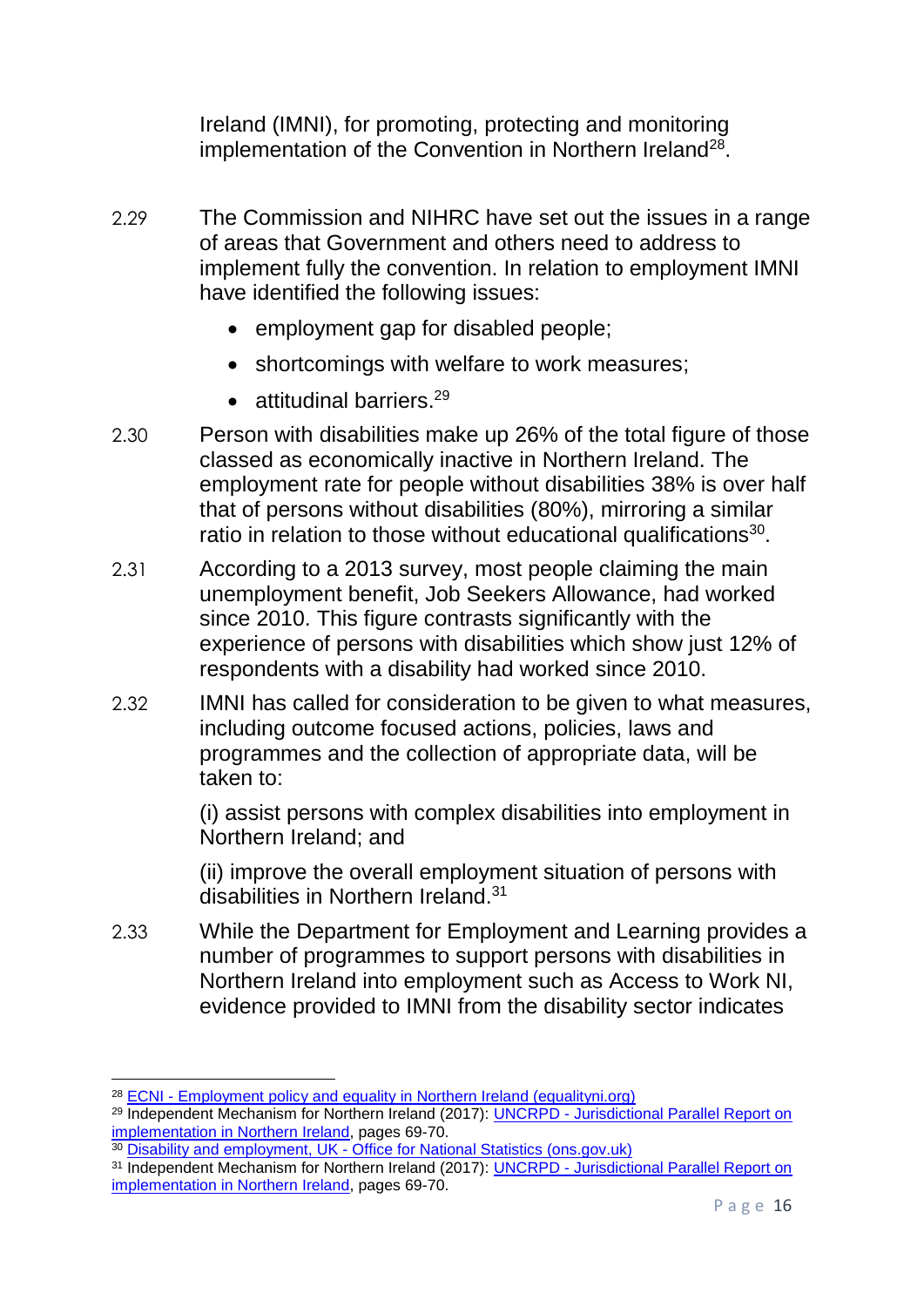that these programmes have not effectively supported people with more complex disabilities $32$ .

- 2.34 This includes people requiring a high level of personalised and ongoing support to access and retain employment and did not include accurate statistics and targets utilising appropriately disaggregated data to identify what progress has been made in this area
- 2.35 The Northern Ireland Union of Supported Employment have highlighted concerns that the substantial support received by the disability employment sector in Northern Ireland by the European Social Fund will not be replicated by the post Brexit UK Shared Prosperity Fund<sup>33</sup>.
- 2.36 The 2020 report developed by the NI Disability Strategy Expert Advisory Panel set out a number of relevant recommendations. These included the following in relation to employment:
	- Develop a new Disability Employment Strategy in meaningful partnership with d/Deaf and disabled people and relevant statutory and voluntary organisations.
	- Ensure that disability employment law is revised to reflect provisions within the Equality Act 2010 to ensure at least parity of treatment of all d/Deaf and disabled people across the UK
	- Develop disaggregated and qualitative data to better inform employment policy, shape programme design/delivery and ensure better outcomes.
	- Ensure that currently proposed and future training and employment programmes (current programmes include ESF) are clearly linked across Departments. That by default they are co-produced with d/Deaf and disabled people, specialised and not a 'one size fits all' provision.
	- Prioritise d/Deaf and disabled people within social clauses linked to employment practice within all Government procurement contracts NICS need to realign representation to at least match the percentage of d/Deaf and disabled people in employment in GB Civil Service.

<sup>1</sup> <sup>32</sup> Independent Mechanism for Northern Ireland (2017): UNCRPD - Jurisdictional Parallel Report on [implementation in Northern Ireland,](https://www.equalityni.org/ECNI/media/ECNI/Publications/Delivering%20Equality/IMNI_CRPD_ParallelJurisdictionalReport_WorkingPaper(Aug17).pdf) page 68

<sup>33</sup> https://www.nicva.org/article/niuse-policy-group-publishes-paper-on-the-future-funding-for-disabilityemployment-services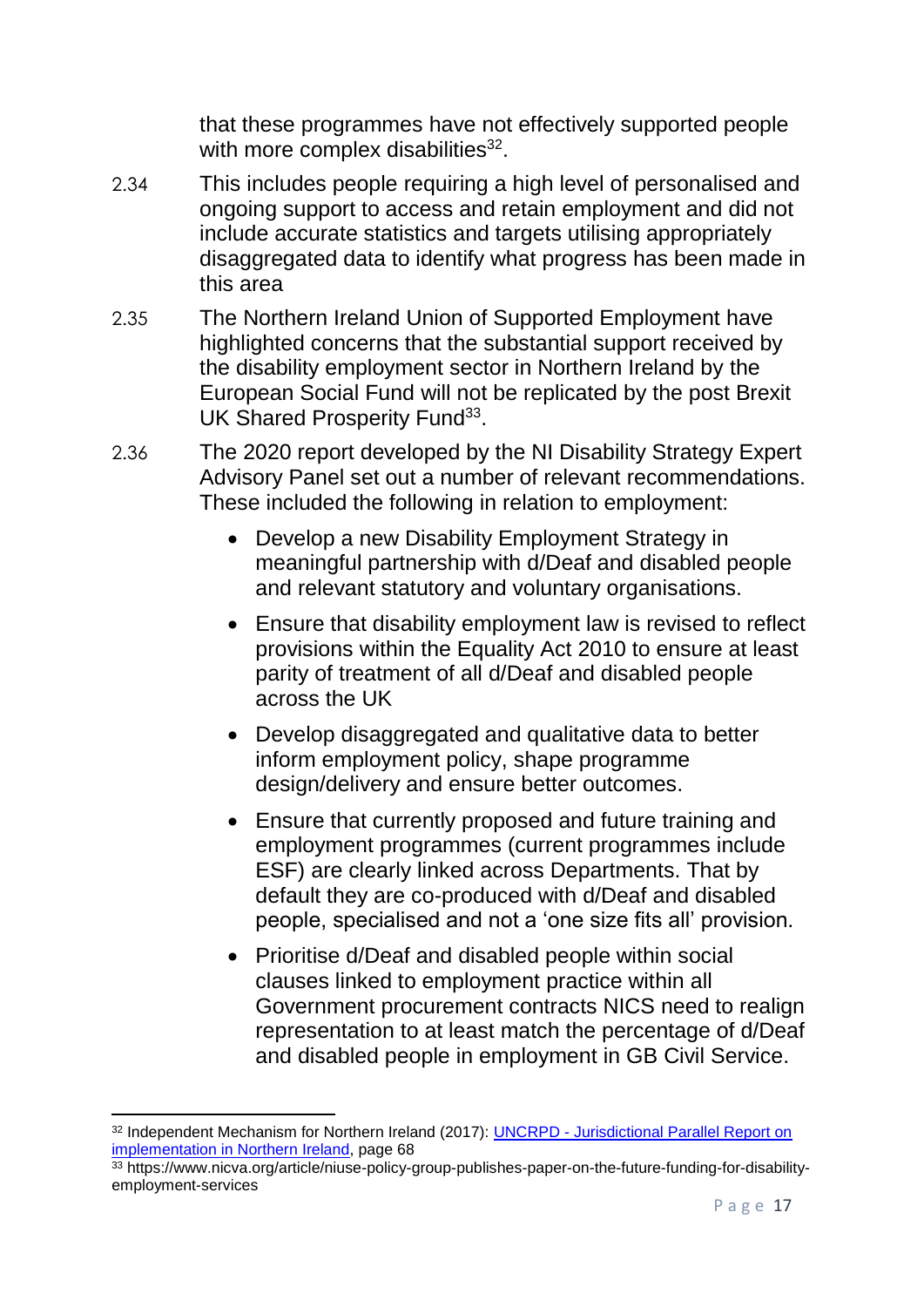- Firmly commit to development and roll out positive action (i.e. ring fencing posts) employment measures aimed at securing, retaining and progressing d/Deaf and disabled people through all levels of the NICS.
- Monitor and address the disability pay gap in employment.
- Incorporate access to work as a potential mechanism to support d/Deaf and disabled people in work experience to access employment in the first place – particularly in accessing equipment, transport, work-related expenses and personal assistance.
- Immediately work towards ending the practice of sheltered employment and other poor practices and advance creative opportunities for d/Deaf and disabled people to access meaningful jobs in a wide range of sectors.
- End the practice of reasonable adjustment being used as a punitive or restrictive measure on d/Deaf and disabled people and ensure that reasonable adjustments continue to be respected when the employer's situation or external circumstances have changed (e.g. in light of Covid 19).
- Work with those responsible for the Disability Employment Stakeholder Forum on the following three recommendations:
	- o Funding for Supported Employment model for d/Deaf and disabled people furthest from the labour market.
	- o Develop a broad range of options to ensure d/Deaf and disabled people can participate at all levels in the labour market (recruitment, retention and promotion/advancement).
	- o Access to work to support d/Deaf and disabled people in training and work experience and greater public awareness programme.<sup>34</sup>

<sup>1</sup> <sup>34</sup> [Disability Strategy Expert Advisory Panel Report](https://www.communities-ni.gov.uk/system/files/publications/communities/dfc-social-inclusion-strategy-disability-expert-advisory-panel-report.pdf) (2020), pages 86-88.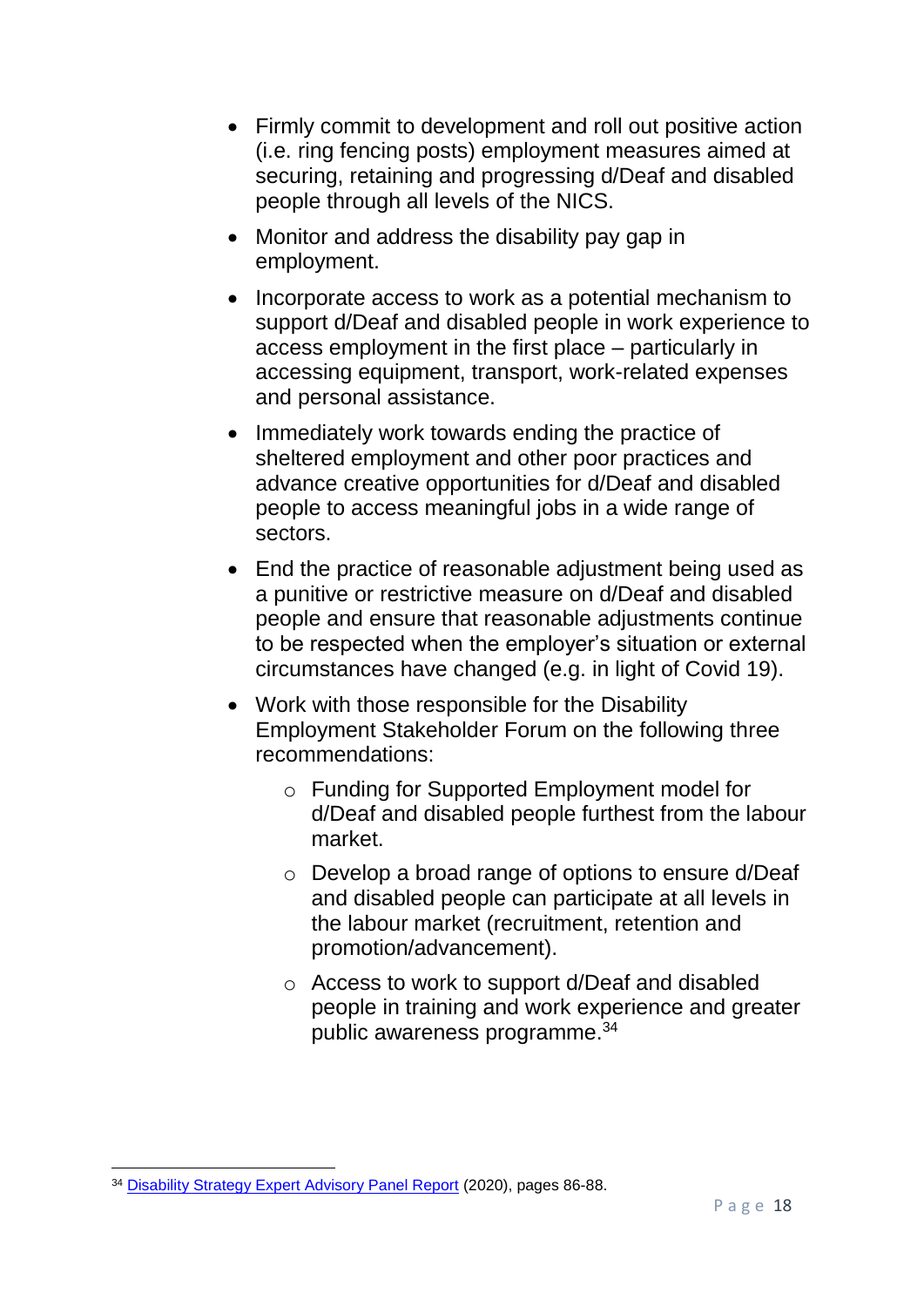- 2.37 The Commission would especially seek to highlight concerns regarding the impact of sanctions on the mental health of job seekers.
- 2.38 The mental health Charity MIND highlighted that statistics show that the current conditionality system isn't working effectively for people with mental health problems.<sup>35</sup> Nearly 70% of the 60,000 sanction threats for people with mental health problems in the Employment and Support Allowance Work Related Activity Group in 2014-15 were later cancelled or reversed.<sup>36</sup>
- 2.39 MIND maintain that these threats, whether they resulted in a sanction or not, have a detrimental impact on the mental health of people with mental health problems and propose that before introducing new forms of conditionality or requirements, the Department should review its current use of the policy to understand where improvements need to be made.
- 2.40 Mental health problems include symptoms that can be exacerbated by the environment created by conditionality or by placing requirements on people. If exacerbated, it is likely that the person experiencing them will be pushed further away from work<sup>37</sup>.
- 2.41 MIND have made a number of recommendations including that The Department for Work and Pensions should redesign and improve training in mental health for Work Coaches, including introducing assessments and audits of knowledge and skills<sup>38</sup>.
- 2.42 In relation to job seeking and employment support for people with mental health problems, MIND recommend that it should be tailored and personalised, ensuring progression is achieved at the claimant's own pace. MIND advise that pushing someone with a mental health problem too quickly into something they are unable to achieve or feel unready to undertake, could have a detrimental impact on their health<sup>39</sup>.
- 2.43 Finally, MIND emphasise that to allow for progression, reasonable adjustments are made by both the employer and Work Coaches (as required under the Equality Act 2010), to

**<sup>.</sup>** <sup>35</sup> See also: Royal Psychological Society et al (2019): A consensus statement on the use of sanctions [in the benefits system and entitlement to personalised support.pdf;](file:///P:/PUBLIC%20POLICY/Projects/Welfare%20Reform/Sanctions/BPS%20statement%20on%20welfare%20sanctions%20and%20mental%20health%202019/A%20consensus%20statement%20on%20the%20use%20of%20sanctions%20in%20the%20benefits%20system%20and%20entitlement%20to%20personalised%20support.pdf) Wright, S. (2020): [Mental health,](http://eprints.gla.ac.uk/224227/)  [welfare conditionality and employment support](http://eprints.gla.ac.uk/224227/) (University of Glasgow); National Audit Office (2016): [Benefit Sanctions.](https://www.nao.org.uk/wp-content/uploads/2016/11/Benefit-sanctions.pdf)

<sup>36</sup> [Written evidence -](https://www.mind.org.uk/media-a/4278/26980.pdf) Mind;<https://www.mind.org.uk/media-a/4279/32341.pdf>

 $37$  Ibid.

<sup>38</sup> Ibid, page 3.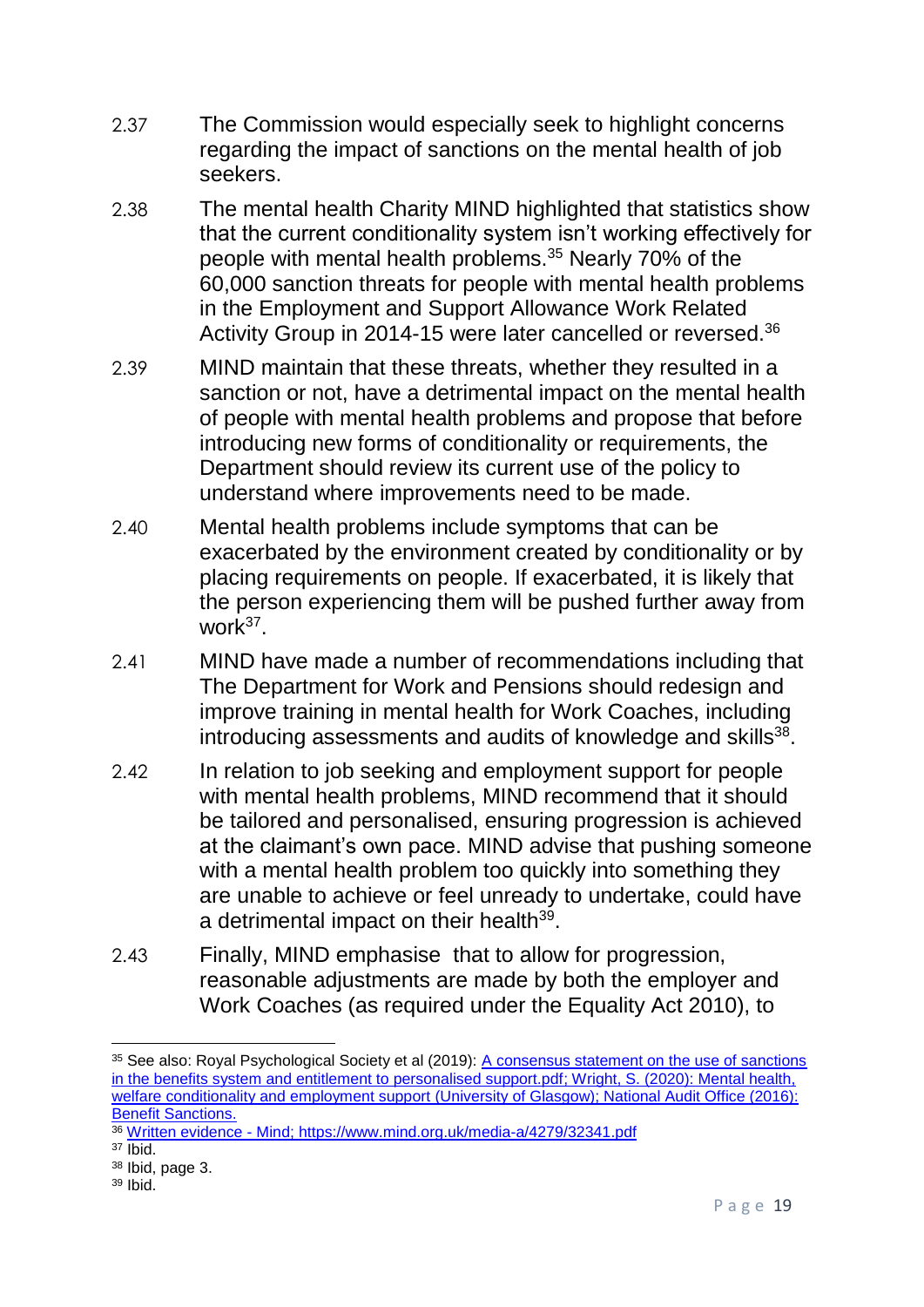ensure that someone with a mental health problem is not at a disadvantage<sup>40</sup>.

2.44 The Commission notes that Disability Rights UK (DRUK) have expressed concern that the Green Paper's employment related suggestions are concentrated around the Disabled person, rather than changing the attitude of employers and the nature of work and the workplace<sup>41</sup>.

### **Improving our Current Services**

- 2.45 The National Audit Office's 2016 report on Health and Disability Assessments<sup>42</sup> highlighted difficulties in securing appropriately qualified assessment staff. One possible consequence of capacity shortages is that assessment report quality is lower as staff may be less experienced<sup>43</sup>.
- 2.46 The National Audit Office's Report also included the following recommendations:
	- Develop an overall commercial strategy for health and disability assessments. It should develop an integrated approach to assessments which would support longer-term market development and capacity building. It should clarify the role of in-house provision and how it will complement contracted-out services.
	- Assess its future commercial capacity and skills needs against future risks. The Department should tailor its contract management approach to the risks associated with individual contracts. Having increased staff numbers, it needs to work with the Cabinet Office to review and develop staff skills.
	- Set out realistic but challenging evidence-based targets and adhere to clear principles for challenging assumptions through the procurement and management of contracts. It should challenge targets and assumptions, and reduce its reliance on responding through ad hoc changes after contracts are signed. Where assumptions are uncertain it should develop its principles for using 'allowable

**<sup>.</sup>** <sup>40</sup> Ibid.

<sup>41</sup> Disability Rights UK (September 2021): [Health and Disability Green Paper -](https://www.disabilityrightsuk.org/news/2021/september/health-and-disability-green-paper-%E2%80%93-cause-concern) A cause for concern

<sup>42</sup> [Contracted-out-health-and-disability-assessments \(nao.org.uk\)](https://www.nao.org.uk/wp-content/uploads/2016/01/Contracted-out-health-and-disability-assessments.pdf)

<sup>43</sup> Ibid, para 11.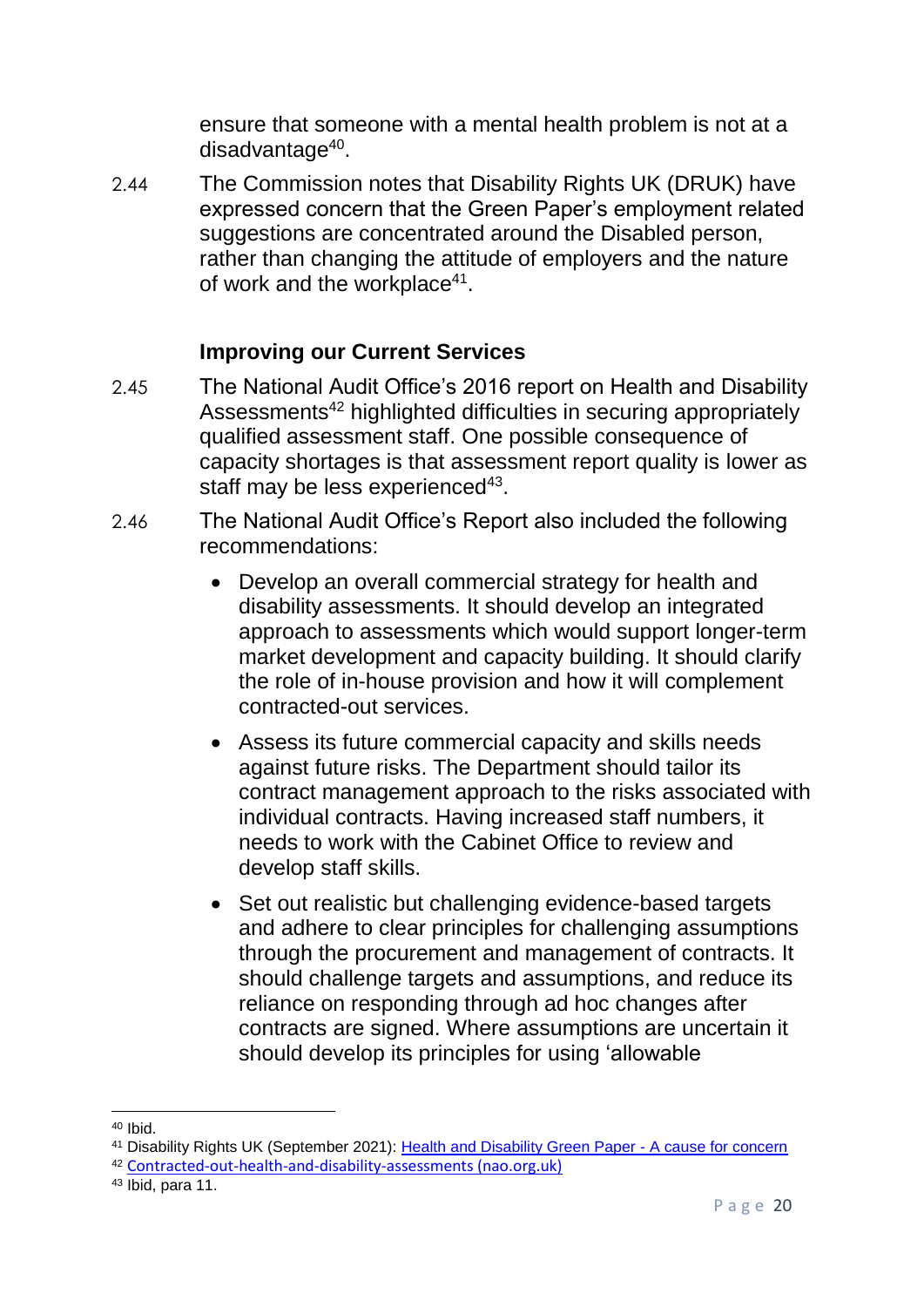assumptions' clauses and extend these beyond the initial stages of a contract.

- 2.47 The Northern Ireland Public Services Ombudsman (NIPSO) has conducted an investigation into the role of further evidence in the administration of Personal Independence Payment (PIP) in Northern Ireland<sup>44</sup>
- 2.48 Further evidence in PIP is evidence which is additional to the claimant's PIP application form and any evidence that is gathered through a face to face consultation with a Disability Assessor.
- 2.49 Sources of further evidence in PIP can include, but are not limited to:
	- reports from health professionals involved in the claimant's care, such as a community psychiatric nurse or a general practitioner;
	- evidence from those who support the claimant, such as care coordinators or key workers;
	- prescription lists and care or treatment plans; and
	- information provided directly by the claimant.
- 2.50 Despite the stated importance and value of further evidence to the benefit decision making process, as set out in the Department's own policy and procedures, and its reported significance in the overturn of decisions, the Ombudsman was surprised to learn, based on revised Capita figures, that further evidence was only requested in approximately 25% of the total number of PIP cases progressed between August 2019 and April 2020. <sup>45</sup>
- 2.51 The investigation also found that:
	- At the Initial Review stage, further evidence was requested by Capita Disability Assessors in only 35 of the 100 claims examined. This figure includes both written and telephone requests. Whilst 10% higher than the overall 25% average, given the importance of further

<sup>1</sup> <sup>44</sup> Northern Ireland Public Services Ombudsman (2021): [PIP and the value of further evidence,](https://nipso.org.uk/site/wp-content/uploads/2021/06/NIPSO-Own-Initiative-Full-report.pdf) page 5.

<sup>45</sup> Northern Ireland Public Services Ombudsman (2021): [PIP and the value of further evidence,](https://nipso.org.uk/site/wp-content/uploads/2021/06/NIPSO-Own-Initiative-Full-report.pdf) page 6.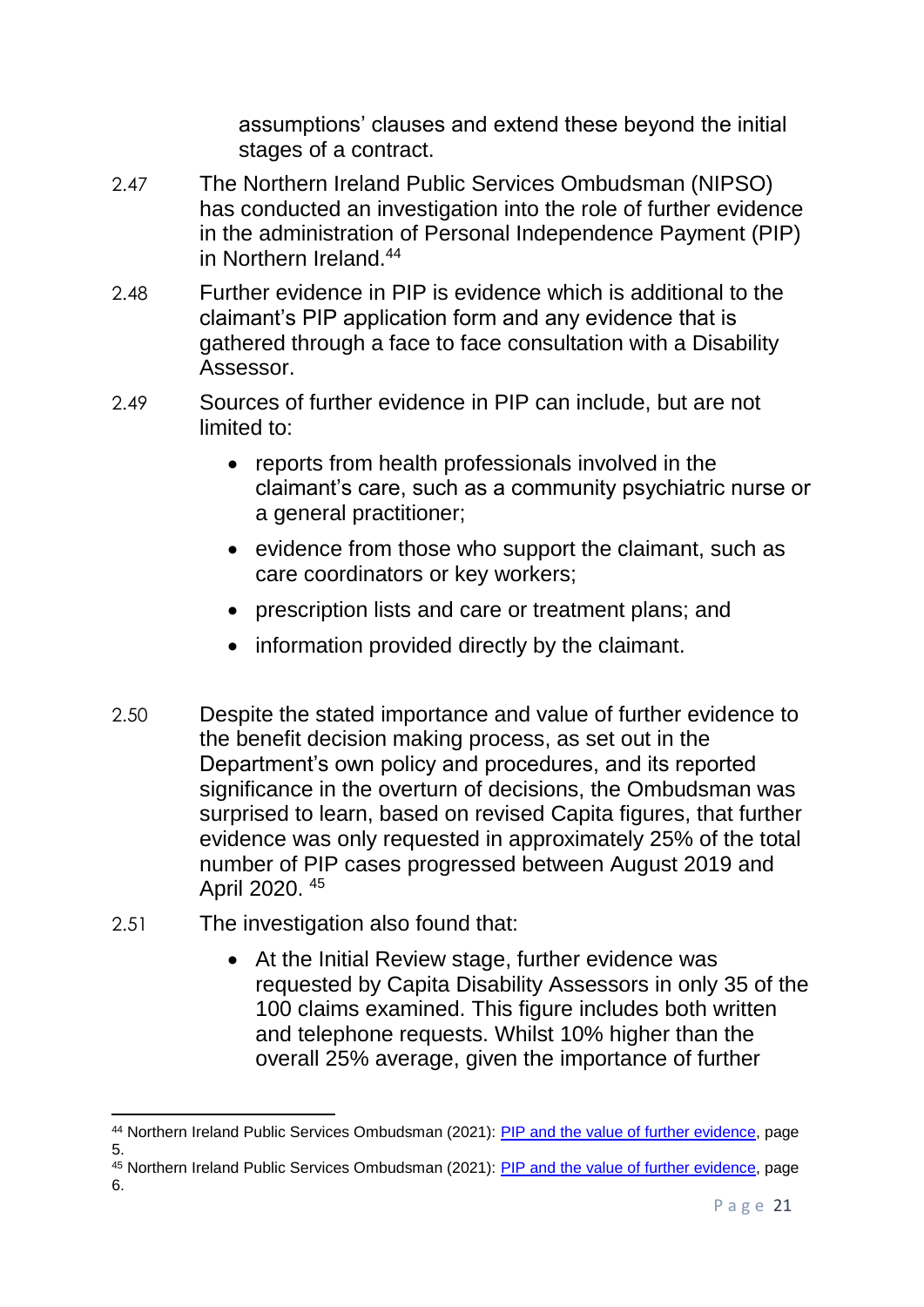evidence to the PIP process it is lower than would be expected.

- Despite Disability Assessors having the ability to request further evidence at all stages of the PIP process, of the 96 claims routed for face to face consultation, further evidence was requested in only one case at the Assessment stage.
- The most commonly recorded indicator for deciding not to request further evidence was that it was unlikely evidence would be obtained within the timescale required.
- Capita's own written process, in respect of claims routed for a face to face consultation, almost acted as a deterrent to further evidence being gathered from other sources, despite claimants being left with the clear impression it would be an important part of the decision making in their claim.
- When evidence was requested from Health Professionals named by the claimant, the request letters sent by Capita were often poorly completed and did not specify what information was sought.
- In the face to face assessments, the evidence from the consultations was often the primary and in some cases the only source of evidence relied upon by the Disability Assessors when providing their advice to the Department.
- Disability Assessors did not explain or record why more reliance was placed on their observations at a face to face consultation than other available evidence from claimants, carers or professionals.
- In addition to passing quality audits, Capita use information about the number of assessment reports completed and submission times to decide bonuses for Disability Assessors. Time pressures and incentives have the potential to inhibit the appropriate use of further evidence to improve the quality of assessment advice.
- Although claimants tended to submit further evidence with their appeal submission, the NIPSO observed cases in which the same substantive information already existed in the claim file and/or additional evidence came from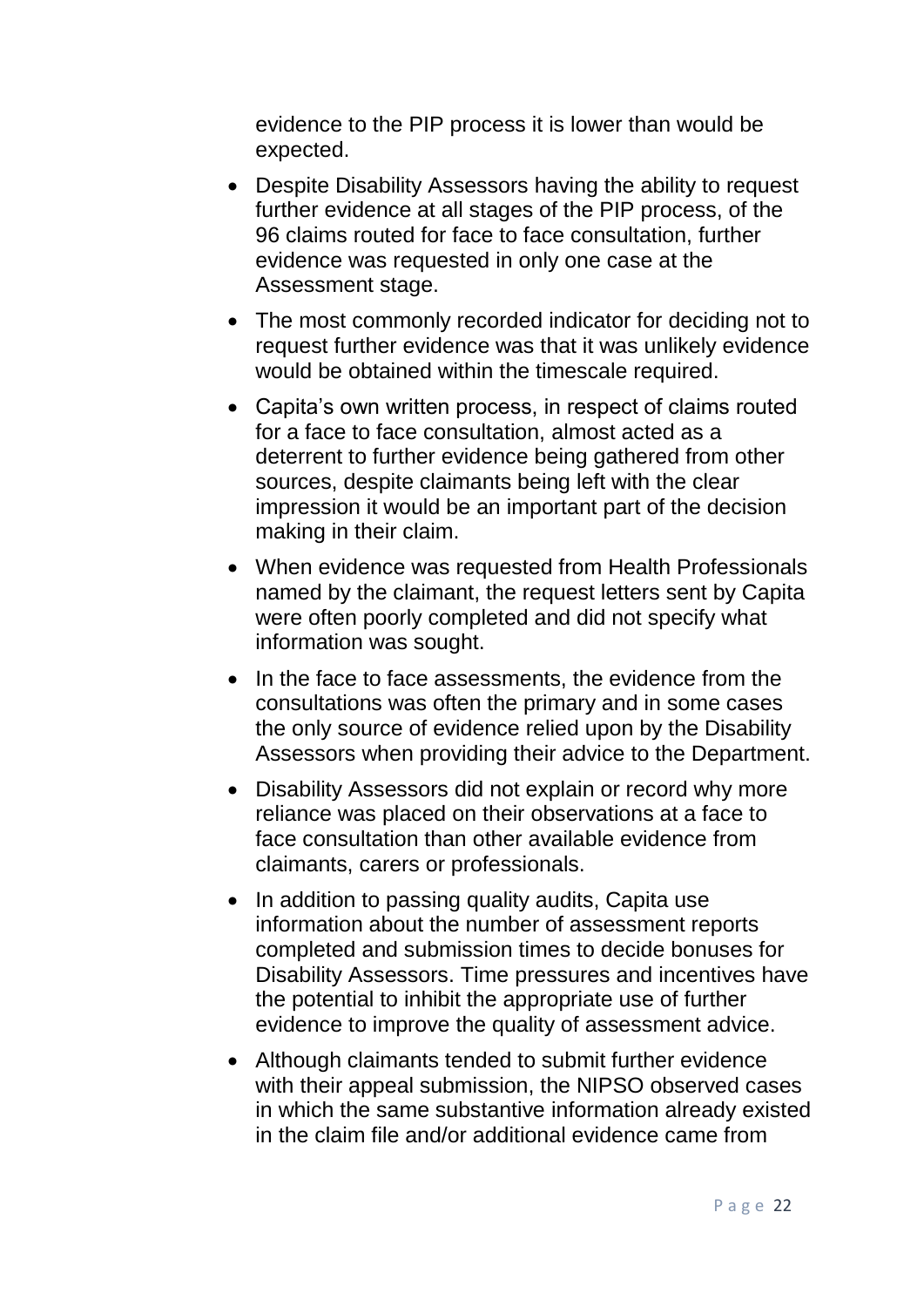sources previously highlighted by the claimant but were not contacted by Capita or the Department.<sup>46</sup>

- 2.52 NIPSO observed that it was misleading to describe such cases as 'overturned decisions on the basis that the evidence or the source of the evidence being relied upon as 'new' was often available from the very outset of the claims.
- 2.53 NIPSO concluded that as the statutory body responsible for making the decision of entitlement and in aiming to get PIP outcomes right first time, the Department for Communities needs to place testing the sufficiency and strength of the overall evidence at the core of their decision making role.
- 2.54 NIPSO advised that the Department must engage properly with claimants, on an individual basis, about where the best evidence to support their claim may be found and be proactive about bringing such evidence to light. Where aspects of its delivery are outsourced, such as in the undertaking of assessments by Capita, the Department must ensure the standards of service provision meets what the Department needs in order to make good decisions at the earliest opportunity possible.
- 2.55 The issues identified by NIPSO were not considered to be 'one off' mistakes but instead support the need to fundamentally review how further evidence is obtained and applied in the PIP process and how this is communicated.
- 2.56 In January 2020, the Scottish Government published Welfare reform: impact report on benefits for Disabled people<sup>47</sup>. Reforms identified include:
	- replacing DLA, PIP and AA with three new benefits that make decisions using a claimants account of their circumstances and existing supporting information.
	- for adults, significantly reducing the number of formal face-to-face, telephone or video assessments and with a formal assessment held when it is the only practicable way to make a decision.
	- basing entitlement to the new DLA Child benefit using the claimant's account of their circumstances and existing

<sup>47</sup> [Scottish Government \(2020\): Welfare Reform: impact report on benefits for disabled people](https://www.gov.scot/publications/welfare-reform-report-impact-welfare-reforms-disabled-people/)

<sup>&</sup>lt;sup>46</sup> Northern Ireland Public Services Ombudsman (2021): [PIP and the value of further](https://nipso.org.uk/site/wp-content/uploads/2021/06/NIPSO-Own-Initiative-Full-report.pdf) evidence, pages 6-7.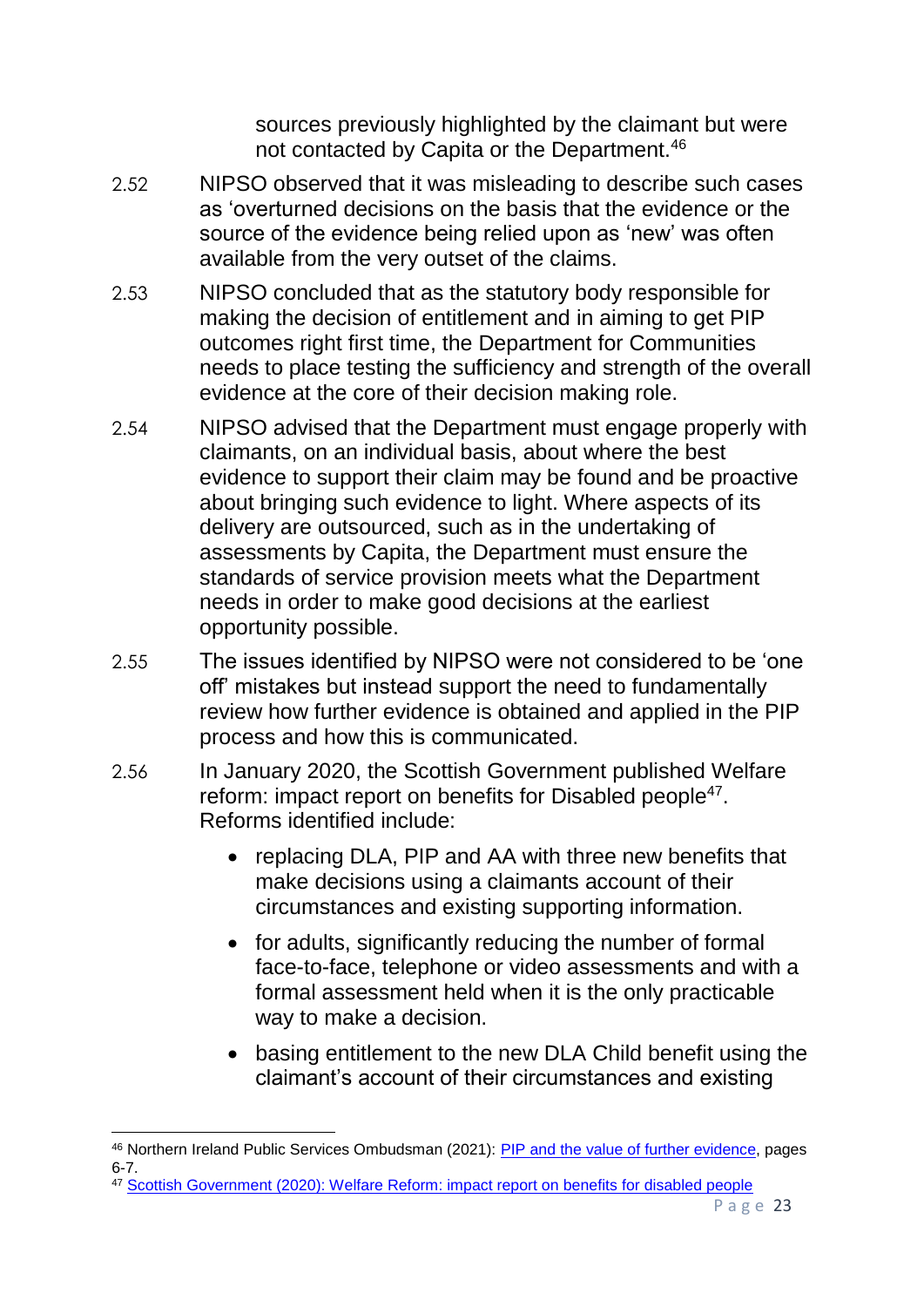supporting information and holding no face-to-face assessments being held.

- the Scottish Short Term Assistance payment which provides those challenging benefit decisions with their previous level of support until a decision is reached on the appeal. This payment is not repaid regardless of appeal outcome.
- 2.57 Disability stakeholders in England and Wales have welcomed and highlighted these changes when responding to this consultation process<sup>48</sup>.
- 2.58 When an assessment or reassessment is required, the disabled person's choice of format (home, telephone, assessment entre, video, paper) should be followed. Additional stress is often caused by having to arrange care/travel to attend assessment centres, during an already anxious time.
- 2.59 Stakeholders have also raised concerns about the continuous reassessment of disabled people who are unlikely to improve year on year in terms of how their impairment affects their dayto-day lives.
- 2.60 The DPO Forum suggest that the system could be improved by using an approach centred on trust, where the benefit continues for longer periods, with the onus on the disabled person to notify of any changes in the meantime. At reassessment, this should be done by a simplified process to ask if anything has changed, since the last claim.

#### **Re-thinking Future Assessments to Support Better Outcomes**

- 2.61 In July 2019 The Independent Mechanism for Northern Ireland published a Report on the Department for Communities Response to Independent Review of PIP Process and Compliance<sup>49</sup>.
	- This included a series of Recommendations to the Department<sup>50</sup>. The Commission particularly highlights the

<sup>48</sup> The DPO Forum. England (September 2021): [Consultation response to "the health and disability](https://dpac.uk.net/2021/09/the-dpo-forum-england-consultation-response-to-the-health-and-disability-green-paper/)  [green paper" -](https://dpac.uk.net/2021/09/the-dpo-forum-england-consultation-response-to-the-health-and-disability-green-paper/) DPAC

<sup>&</sup>lt;sup>49</sup> [Independent Mechanism for Northern Ireland](https://www.equalityni.org/ECNI/media/ECNI/Consultation%20Responses/2019/PIP-in-NI-IMNI-020719.pdf?ext=.pdf) (2019): Independent Mechanism for Northern Ireland [report on the Department for Communities response to the Independent Review of PIP Process and](https://www.equalityni.org/ECNI/media/ECNI/Consultation%20Responses/2019/PIP-in-NI-IMNI-020719.pdf?ext=.pdf)  [Compliance with Recommendations of the UN CRPD Committee](https://www.equalityni.org/ECNI/media/ECNI/Consultation%20Responses/2019/PIP-in-NI-IMNI-020719.pdf?ext=.pdf)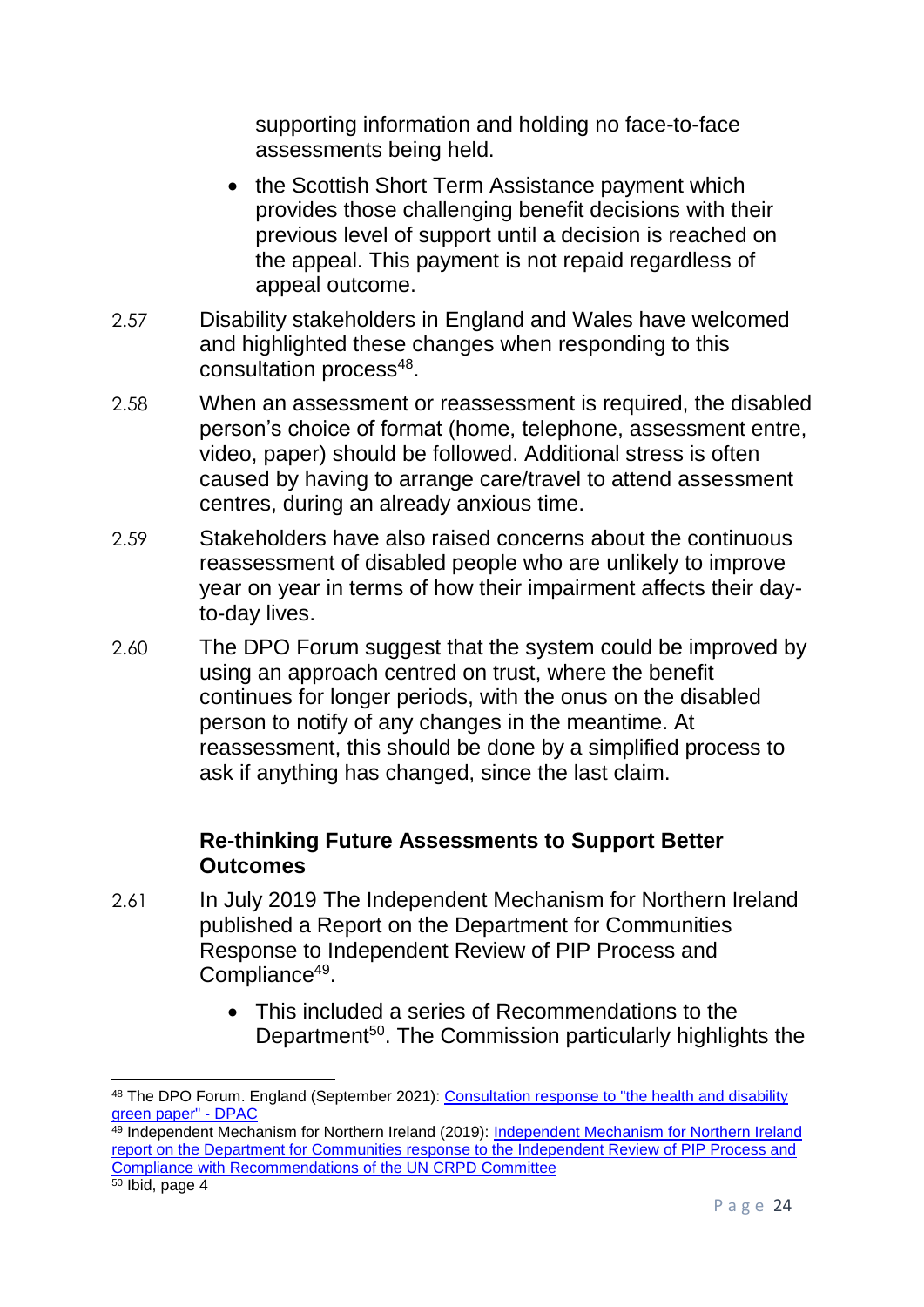following recommendations, in the context of supporting better outcomes, that the Department for Communities should:review current arrangements to allow for the inclusion of a copy of the assessor's report to be made available to claimants along with the decision letter.

- continue its collaboration with thematic support groups, including disability groups to develop and facilitate ongoing educational awareness, particularly in relation to what constitutes "relevant information"
- review the terminology used throughout the process, especially terminology used in advice and guidance documents, and does not remain confined to the terms of the research undertaken by the Department for Work and Pensions in this area. IMNI further recommends that the Department's production of the series of information guides for the Universal Credit system in general is replicated to provide information specific to PIP.
- commit to further adjustments within the engagement process relating to the use of DLA evidence, including the introduction of paper- and electronic based advice.
- undertake its own review, separately to the Department for Work and Pensions, of all written material used throughout the PIP process. The review should determine the accessibility and comprehension of the written material, identify areas where revision is required, and outline steps to improve the accessibility of written material. IMNI further recommends the Department devise concise material in a variety of accessible formats, describing the PIP assessment process in particular.
- commit to undertaking its own review, separately to the Department for Work and Pensions, of the accessibility and comprehension of the PIP application process. The review should include the consideration of further adjustments to the initial stage of the application process, including the introduction of electronic forms. The Department should further commit to liaising with Capita in delivering enhanced awareness training to staff operating the initial telephone claim desk to ensure awareness of how to engage with claimants have difficulties in using or are unable to use telephone communications due to their disabilities.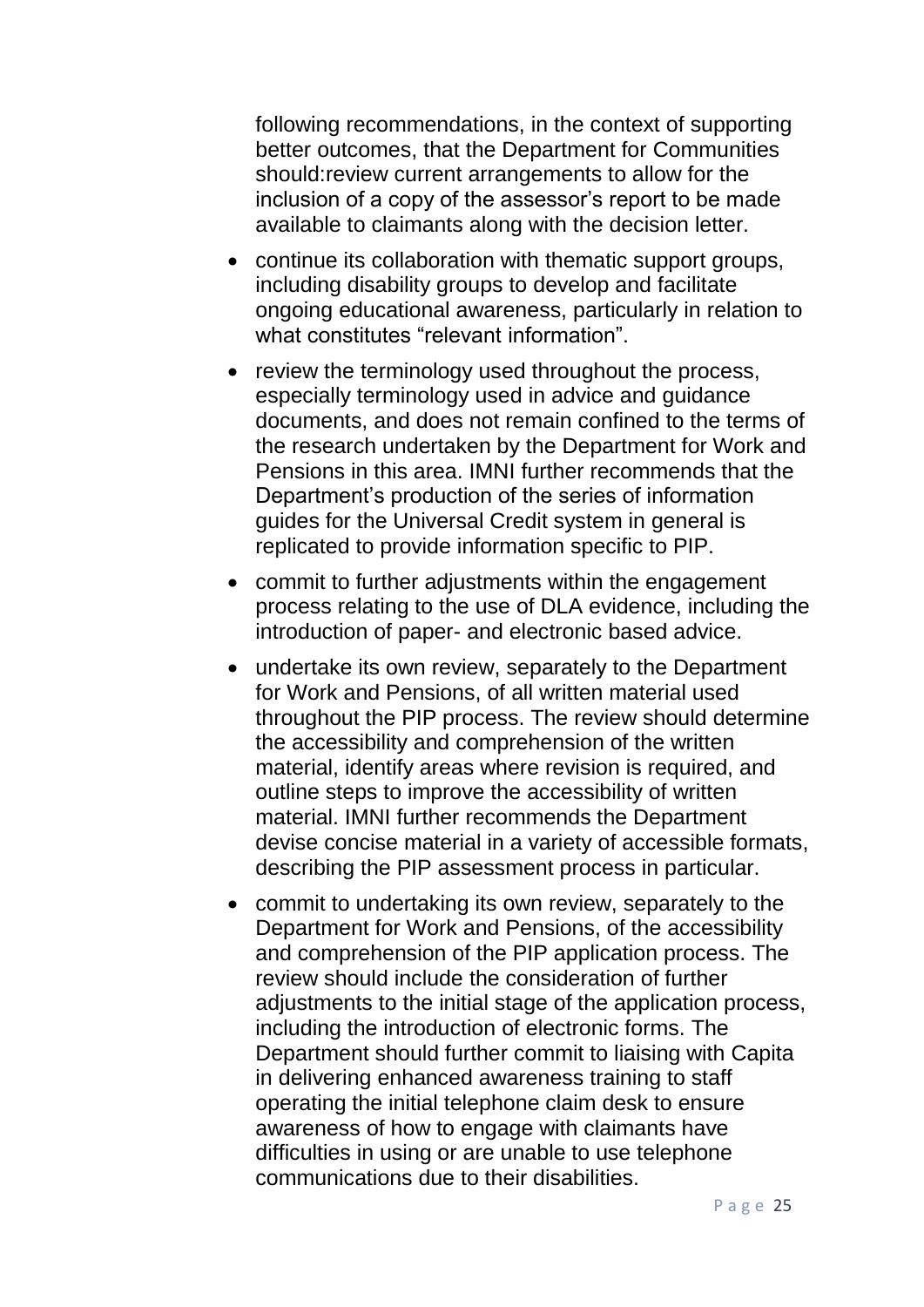- undertake, separately to the Department for Work and Pensions, exploratory research into the development of a "Function First" approach to the PIP assessment process. IMNI further recommends the Department engage with relevant professional medical bodies to devise a process which enables the most effective and time efficient way to obtain a GP Short Summary Report to support the PIP2 submission. This engagement process should also examine what constitutes "relevant information" and "additional information" regarding a claimant's medical history, condition, and how this may be obtained and included within the GP Short Summary Report.
- produce concise paper- and electronic based advice for claimants, families, carers and guardians regarding the preferred format and style for the submission of the completed PIP2 form and additional supporting documentation. The advice should also provide information on the process by which Capita receives a completed PIP2 form, including how documents are processed for inclusion in the claimant's case file.
- review the procedure of determining when a face-to-face assessment is conducted, and the process by which this assessment is carried out. The review should include the consideration of adjustments to the initial review carried out by Capita, including the feasibility of alternative means of assessment beyond paper-based and face-to face assessment. The review should also assess the compatibility of the initial review including its restricted methods of assessment with the rights of the people of NI, especially people with disabilities.
- undertake, separately to the Department for Work and Pensions, exploratory research into the process by which requests for home assessments are considered.
- review the training currently delivered to assessors. The review should take into account the recent judgment of the High Court of England and Wales in December 2017 and assess the compatibility of the current training with the human rights of the people of NI, particularly people with disabilities.
- engages in discussion with Capita about developing enhanced training, particularly to consider specialist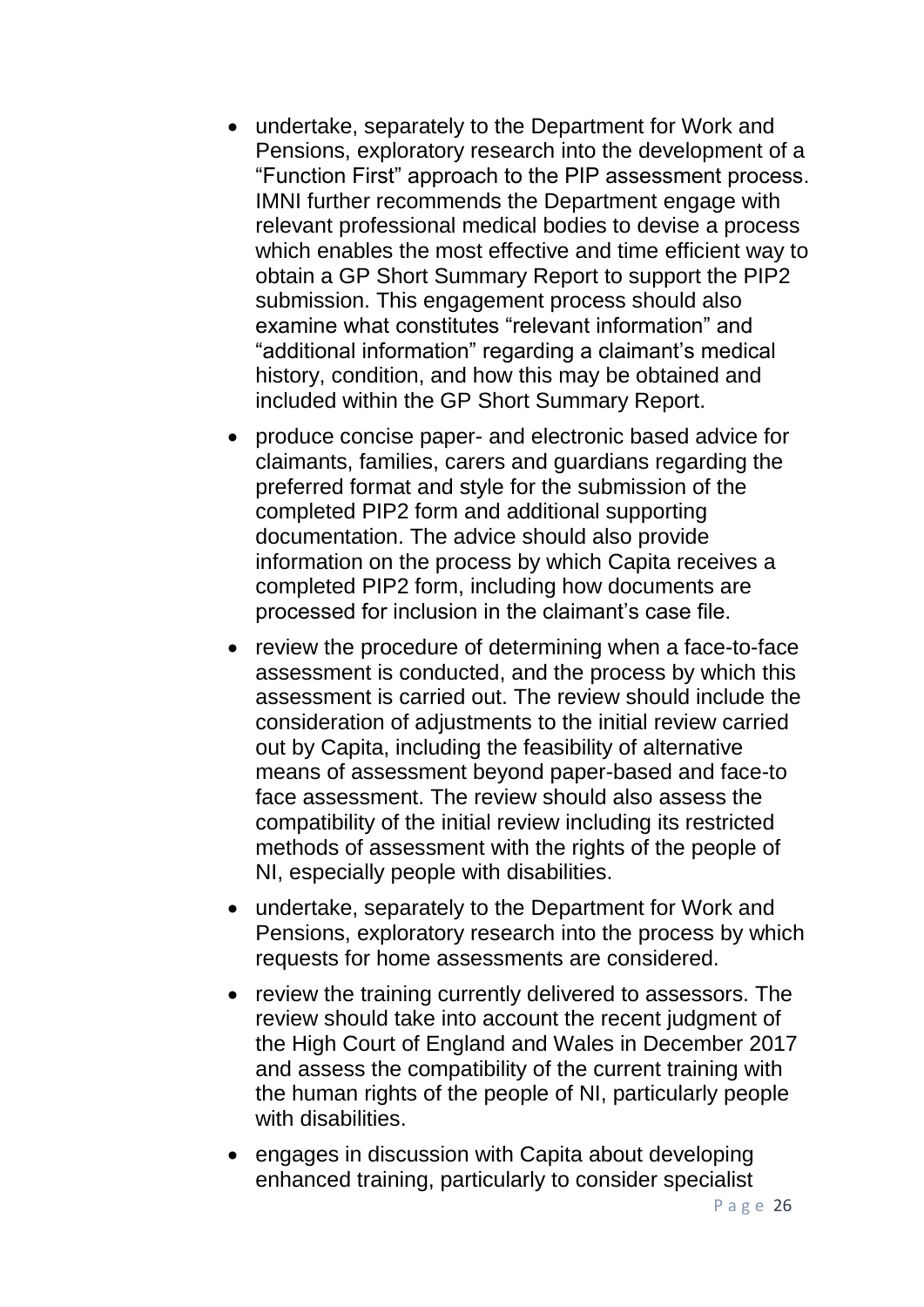training for mental health awareness/conditions in line with human rights standards. The development of enhanced training should also consider the implementation of a system whereby claimants with particular medical conditions may request an assessor with enhanced training and knowledge of their conditions, or request a paper based review.

- review the continued use of informal observations within the assessment process. The Department and Capita should undertake a review on the continued inclusion of questions about suicide and self harm in the assessment process. This review should take into account the recent judgment of the High Court of 8 England and Wales in December 20171 and assess the compatibility of the use of such questioning with the human rights of the people of NI, particularly people with disabilities. IMNI advises this review should consider the introduction of specialist training for mental health awareness/conditions, and consider the development of a system whereby claimants with a history of suicide and/or self-harm may request an assessor with enhanced training and knowledge of mental ill health.
- review current arrangements to allow for the inclusion of a copy of the assessor's report to be made available to claimants along with the decision letter.

#### **Exploring Ways to Improve the Design of the Benefits System**

- 2.62 The Independent Mechanism for Northern Ireland has **recommended** that the Department for Communities examine the approach adopted in the social security system in Scotland - namely the introduction of a principles-based approach to social security, as enshrined in a social security charter – as a case of good practice particularly for the protection of the dignity and rights of people with disabilities and with regard to the possibility of the future implementation of a similar principles-based approach in Northern Ireland.
- 2.63 The principles identified in the Social Security (Scotland) Act 2018, Part 1, section 1. are: (a) social security is an investment in the people of Scotland; (b) social security is itself a human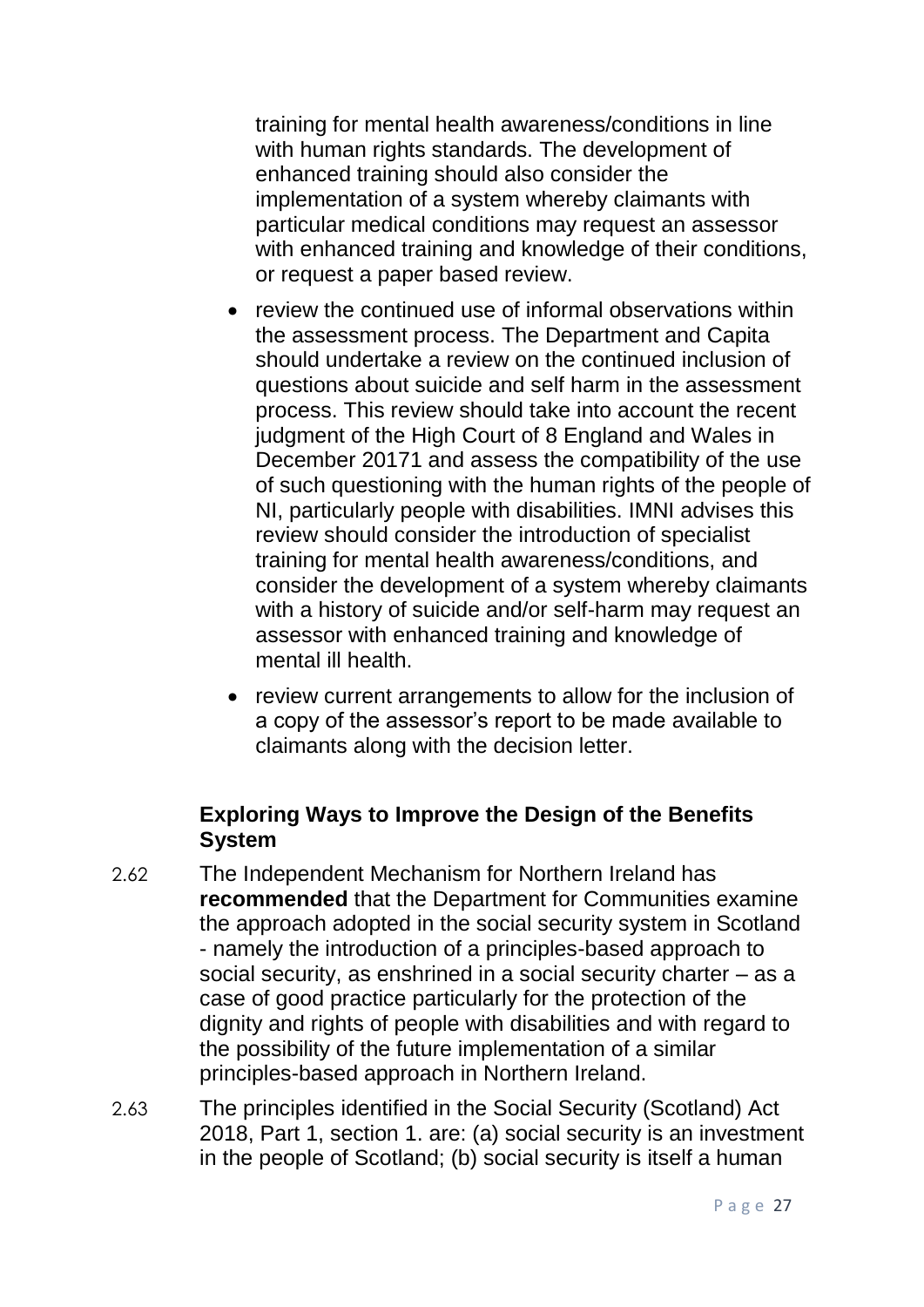right and essential to the realisation of other human rights; (c) the delivery of social security is a public service, (d) respect for the dignity of individuals is to be at the heart of the Scottish social security system; (e) the Scottish social security system is to contribute to reducing poverty in Scotland; (f) the Scottish social security system is to be designed with the people of Scotland on the basis of evidence; (g) opportunities are to be sought to continuously improve the Scottish social security system in ways which— i) put the needs of those who require assistance first, and ii) advance equality and nondiscrimination; and (h) the Scottish social security system is to be efficient and deliver value for money.

- 2.64 The 2018 Act provided for the preparation and publication of a Scottish Social Security Charter, with the preparation requiring Scottish Ministers to consult persons with a physical and/or mental impairment, and in receipt of social security payments. The Act provides for reporting requirements on Scottish Ministers and for the establishment of a Scottish Commission on Social Security in order to periodically assess the extent to which the expectations set out in the Social Security Charter are being fulfilled.
- 2.65 The Social Security Charter, published in 2019, outlines what can be expected of Social Security Scotland, the Scottish Government, and of customers. These expectations include: a commitment from the Scottish Government to develop policy that seeks to advance the human right to social security, as well as equality, non-discrimination as defined in laws, treaties and guidance and to publicly challenge the myths and stereotypes about social security so as to reduce stigma and negativity; to respect the dignity of people using the service; and to generally promote a more positive view of social security.
- 2.66 The Equality Commission is aware that some stakeholders have noted that the Green Paper indicates that Ministers want to "explore making bigger changes to the benefits system" that will mean the system is "more affordable in the future"<sup>51</sup>.
- 2.67 Disability Rights UK, for example, raise a concern in relation to a proposed: "new single benefit" so as to simplify the

**<sup>.</sup>** <sup>51</sup> The DPO Forum. England (September 2021): [Consultation response to "the health and disability](https://dpac.uk.net/2021/09/the-dpo-forum-england-consultation-response-to-the-health-and-disability-green-paper/)  [green paper" -](https://dpac.uk.net/2021/09/the-dpo-forum-england-consultation-response-to-the-health-and-disability-green-paper/) DPAC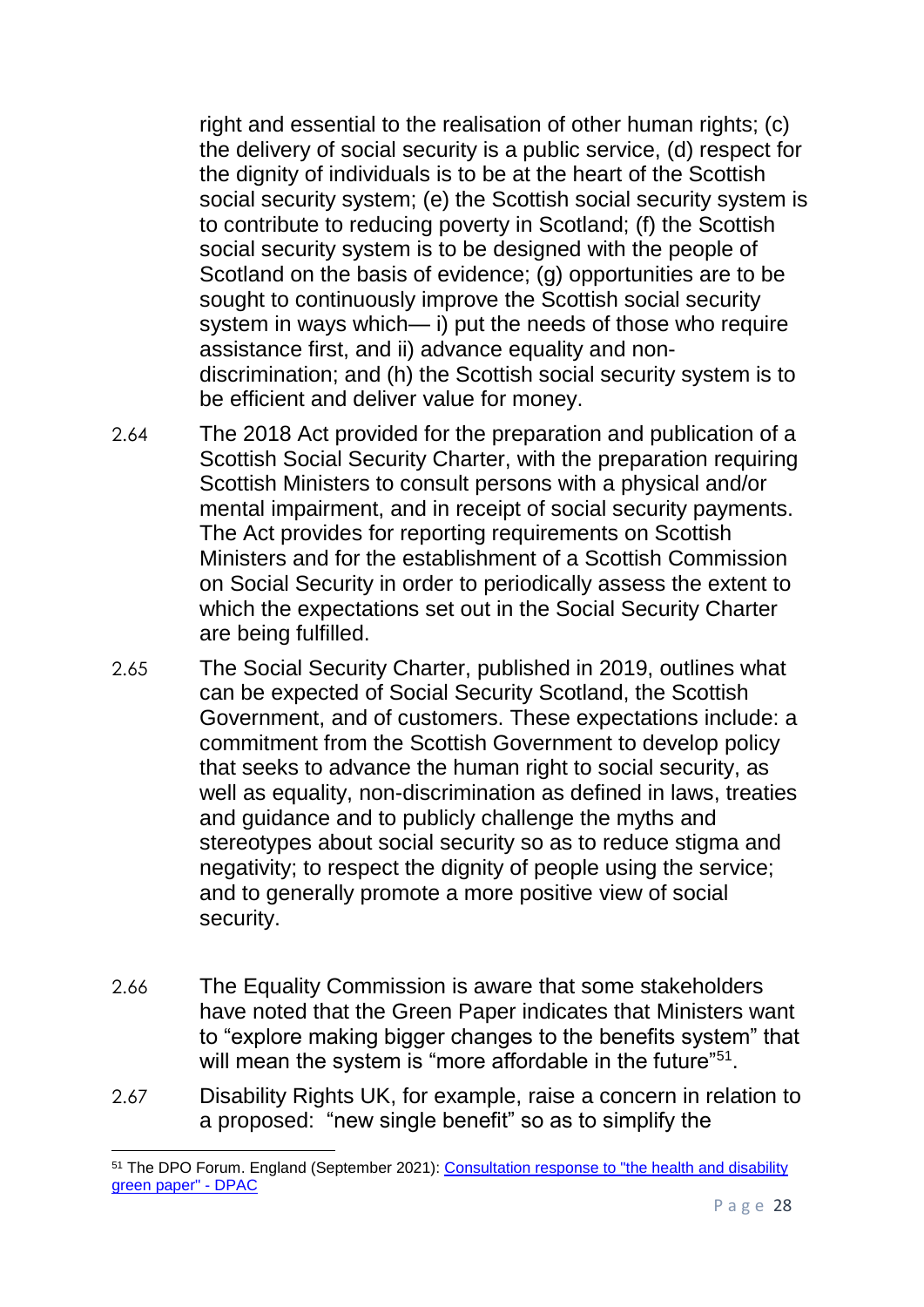application and assessment process. One that could "put more focus "on supporting people with their extra costs, or alternatively place "more of an emphasis" on helping people to find and stay in work.<sup>52</sup>

- 2.68 While the precise form of what form this new benefit might take is not clear at this stage, there has been speculation that it may be created by merging PIP – which contributes towards the extra costs of disability – with the income based ESA and Universal Credit (UC).
- 2.69 DRUK have expressed concern that this is likely to exclude many disabled people who rely on PIP to try to maintain independence. Yet the whole purpose of PIP is to compensate for the extra costs of disability.
- 2.70 A single benefit has the potential to remove all a person's income in one sweep. At present, a disabled person in receipt of both benefits can challenge a flawed assessment while still receiving the other benefit.
- 2.71 DRUK have expressed doubt that many disabled people would support a single assessment if it meant PIP would be abolished and with just a 'single disability benefit' remaining.
- 2.72 The Commission notes that the NI Disability Strategy Expert Advisory Panel (2020) has set out a number of relevant recommendations<sup>53</sup> in relation to social protection:
	- Repeal the PIP benefit and associated assessment for a better alternative, based on the social security legislation in Scotland adopting human rights principles underlining that legislation.
	- Repeal the Work Capability legislation, including the associated assessment and adopt a human rights approach to supporting disabled people into employment that does not conflict with their right to an adequate standard of living and entitlement to social security.
	- The Scottish Government engaged meaningfully and directly with d/Deaf and disabled people through establishing "disability experience panels", and have begun developing a social security system intended to reflect those experiences in keeping with CRPD

<sup>52</sup> Disability Rights UK (September 2021): [Health and Disability Green Paper -](https://www.disabilityrightsuk.org/news/2021/september/health-and-disability-green-paper-%E2%80%93-cause-concern) A cause for concern <sup>53</sup> [Disability Strategy Expert Advisory Panel Report](https://www.communities-ni.gov.uk/system/files/publications/communities/dfc-social-inclusion-strategy-disability-expert-advisory-panel-report.pdf) (2020), pages 46-48.